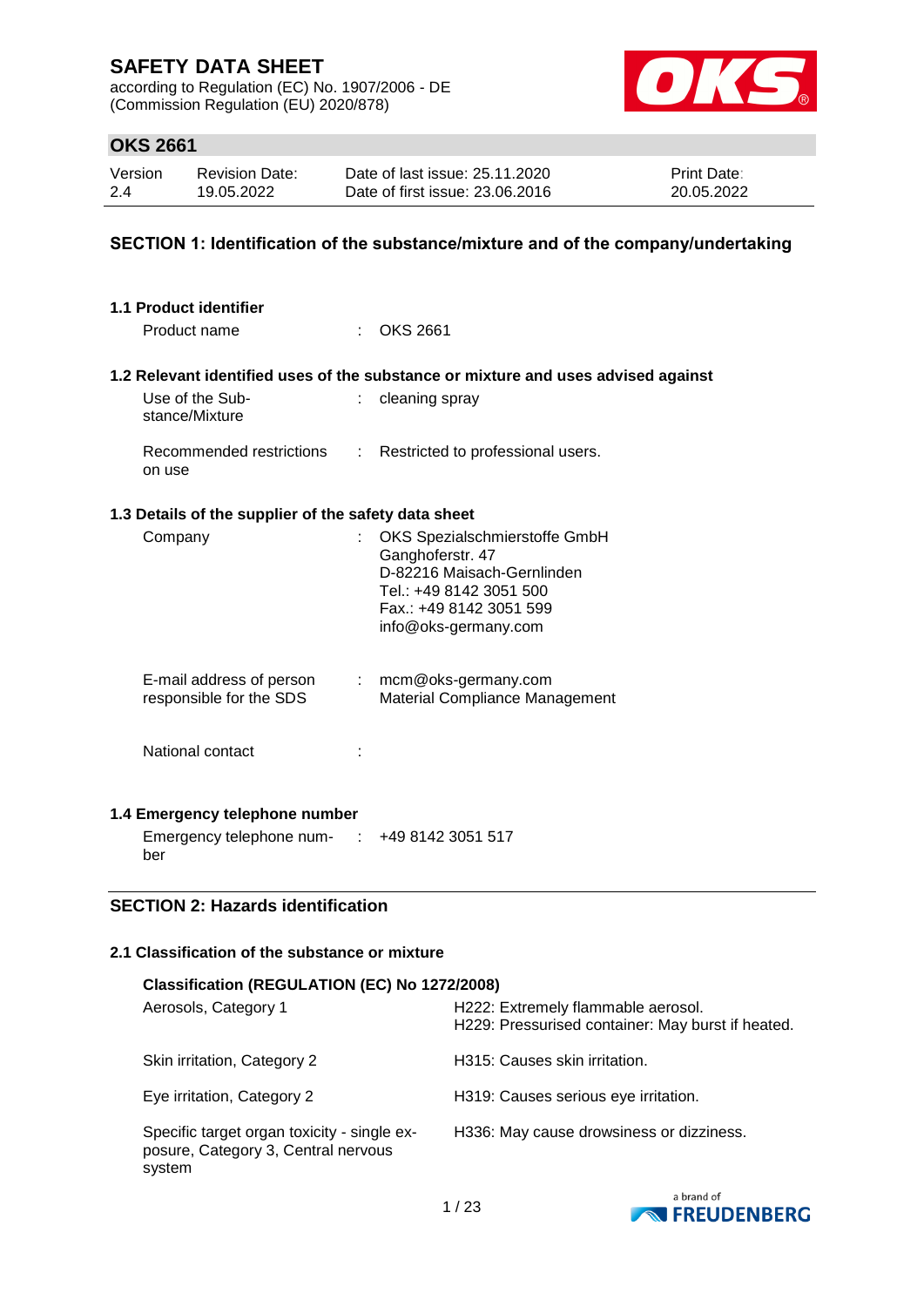according to Regulation (EC) No. 1907/2006 - DE (Commission Regulation (EU) 2020/878)



## **OKS 2661**

| Version | Revision Date: | Date of last issue: 25.11.2020  | <b>Print Date:</b> |
|---------|----------------|---------------------------------|--------------------|
| 2.4     | 19.05.2022     | Date of first issue: 23,06,2016 | 20.05.2022         |

Aspiration hazard, Category 1 H304: May be fatal if swallowed and enters airways.

Long-term (chronic) aquatic hazard, Category 2

H411: Toxic to aquatic life with long lasting effects.

### **2.2 Label elements**

| Labelling (REGULATION (EC) No 1272/2008) |                                      |                                                                                                      |
|------------------------------------------|--------------------------------------|------------------------------------------------------------------------------------------------------|
| Hazard pictograms                        |                                      |                                                                                                      |
| Signal word                              | Danger                               |                                                                                                      |
| <b>Hazard statements</b>                 | H <sub>222</sub><br>H <sub>229</sub> | Extremely flammable aerosol.<br>Pressurised container: May burst if heated.                          |
|                                          | H304                                 | May be fatal if swallowed and enters air-<br>ways.                                                   |
|                                          | H315                                 | Causes skin irritation.                                                                              |
|                                          | H319                                 | Causes serious eye irritation.                                                                       |
|                                          | H336                                 | May cause drowsiness or dizziness.                                                                   |
|                                          | H411                                 | Toxic to aquatic life with long lasting effects.                                                     |
| Precautionary statements                 | <b>Prevention:</b>                   |                                                                                                      |
|                                          | P <sub>210</sub>                     | Keep away from heat, hot surfaces, sparks,<br>open flames and other ignition sources. No<br>smoking. |
|                                          | P211                                 | Do not spray on an open flame or other<br>ignition source.                                           |
|                                          | P <sub>251</sub>                     | Do not pierce or burn, even after use.                                                               |
|                                          | P273                                 | Avoid release to the environment.                                                                    |
|                                          | Response:                            |                                                                                                      |
|                                          | P301 + P310                          | IF SWALLOWED: Immediately call a<br>POISON CENTER/ doctor.                                           |
|                                          | P331                                 | Do NOT induce vomiting.                                                                              |
|                                          | Storage:                             |                                                                                                      |
|                                          | $P410 + P412$                        | Protect from sunlight. Do not expose to<br>temperatures exceeding 50 °C/ 122 °F.                     |

### **Hazardous components which must be listed on the label:**

Hydrocarbons, C6-C7, n-alkanes, isoalkanes, cyclics, <5% n-hexane

acetone

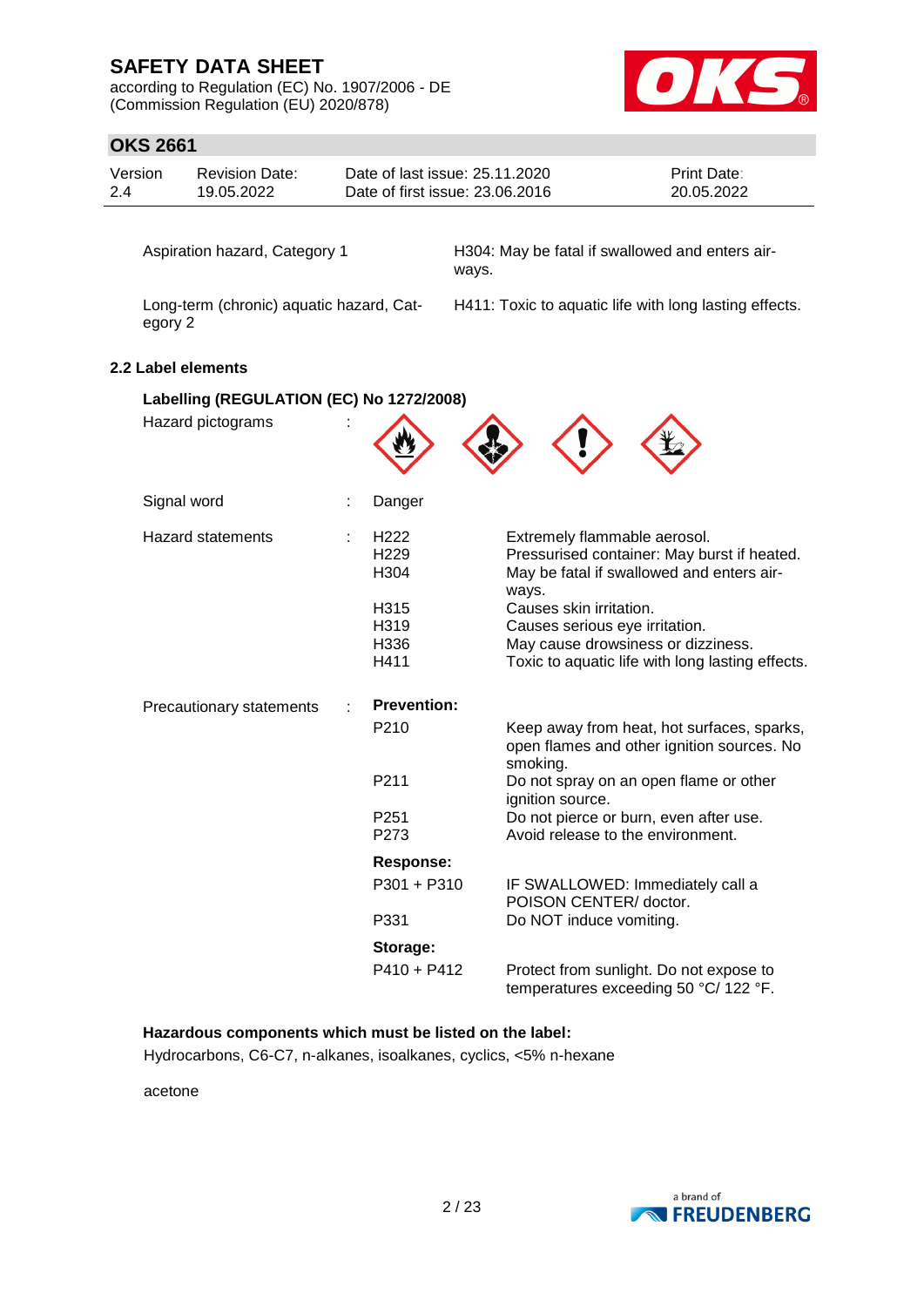according to Regulation (EC) No. 1907/2006 - DE (Commission Regulation (EU) 2020/878)



## **OKS 2661**

| Version | <b>Revision Date:</b> | Date of last issue: 25.11.2020  | Print Date: |
|---------|-----------------------|---------------------------------|-------------|
| 2.4     | 19.05.2022            | Date of first issue: 23,06,2016 | 20.05.2022  |

### **2.3 Other hazards**

This substance/mixture contains no components considered to be either persistent, bioaccumulative and toxic (PBT), or very persistent and very bioaccumulative (vPvB) at levels of 0.1% or higher.

Ecological information: The substance/mixture does not contain components considered to have endocrine disrupting properties according to REACH Article 57(f) or Commission Delegated regulation (EU) 2017/2100 or Commission Regulation (EU) 2018/605 at levels of 0.1% or higher.

Toxicological information: The substance/mixture does not contain components considered to have endocrine disrupting properties according to REACH Article 57(f) or Commission Delegated regulation (EU) 2017/2100 or Commission Regulation (EU) 2018/605 at levels of 0.1% or higher.

### **SECTION 3: Composition/information on ingredients**

### **3.2 Mixtures**

**Components**

Chemical nature : Active agent with propellant and solvent.

| <b>UUIIIPUIIGIILS</b>                        |                     |                                      |                  |               |
|----------------------------------------------|---------------------|--------------------------------------|------------------|---------------|
| Chemical name                                | CAS-No.             | Classification                       | specific concen- | Concentration |
|                                              | EC-No.              |                                      | tration limit    | (% w/w)       |
|                                              |                     |                                      | M-Factor         |               |
|                                              | Index-No.           |                                      | <b>Notes</b>     |               |
|                                              | Registration number |                                      | Acute toxicity   |               |
|                                              |                     |                                      | estimate         |               |
| Hydrocarbons, C6-C7,                         |                     | Flam. Liq.2; H225                    |                  | $>= 70 - 90$  |
| n-alkanes, isoalkanes,                       | 921-024-6           | Skin Irrit.2; H315                   |                  |               |
| cyclics, <5% n-hexane                        |                     | STOT SE3; H336                       |                  |               |
|                                              |                     | Asp. Tox.1; H304                     |                  |               |
|                                              | 01-2119475514-35-   | Aquatic Chronic2;                    |                  |               |
|                                              | <b>XXXX</b>         | H411                                 |                  |               |
| acetone                                      | 67-64-1             | Flam. Liq.2; H225                    |                  | $>= 10 - 20$  |
|                                              | 200-662-2           | Eye Irrit.2; H319<br>STOT SE3; H336; |                  |               |
|                                              | 606-001-00-8        | <b>EUH066</b>                        |                  |               |
|                                              | 01-2119471330-49-   |                                      |                  |               |
|                                              | <b>XXXX</b>         |                                      |                  |               |
|                                              |                     |                                      |                  |               |
| Substances with a workplace exposure limit : |                     |                                      |                  |               |
| propane                                      | 74-98-6             | Flam. Gas1A;                         |                  | $>= 1 - 10$   |
|                                              | 200-827-9           | H <sub>220</sub>                     |                  |               |
|                                              |                     | Press. GasCompr.                     | Note U (table    |               |
|                                              | 601-003-00-5        | Gas; H280                            | 3.1)             |               |
|                                              | 01-2119486944-21-   |                                      |                  |               |
|                                              | <b>XXXX</b>         |                                      |                  |               |
| isobutane                                    | 75-28-5             | Flam. Gas1A;                         |                  | $>= 1 - < 10$ |

a brand of **EXPRESSION FREUDENBERG**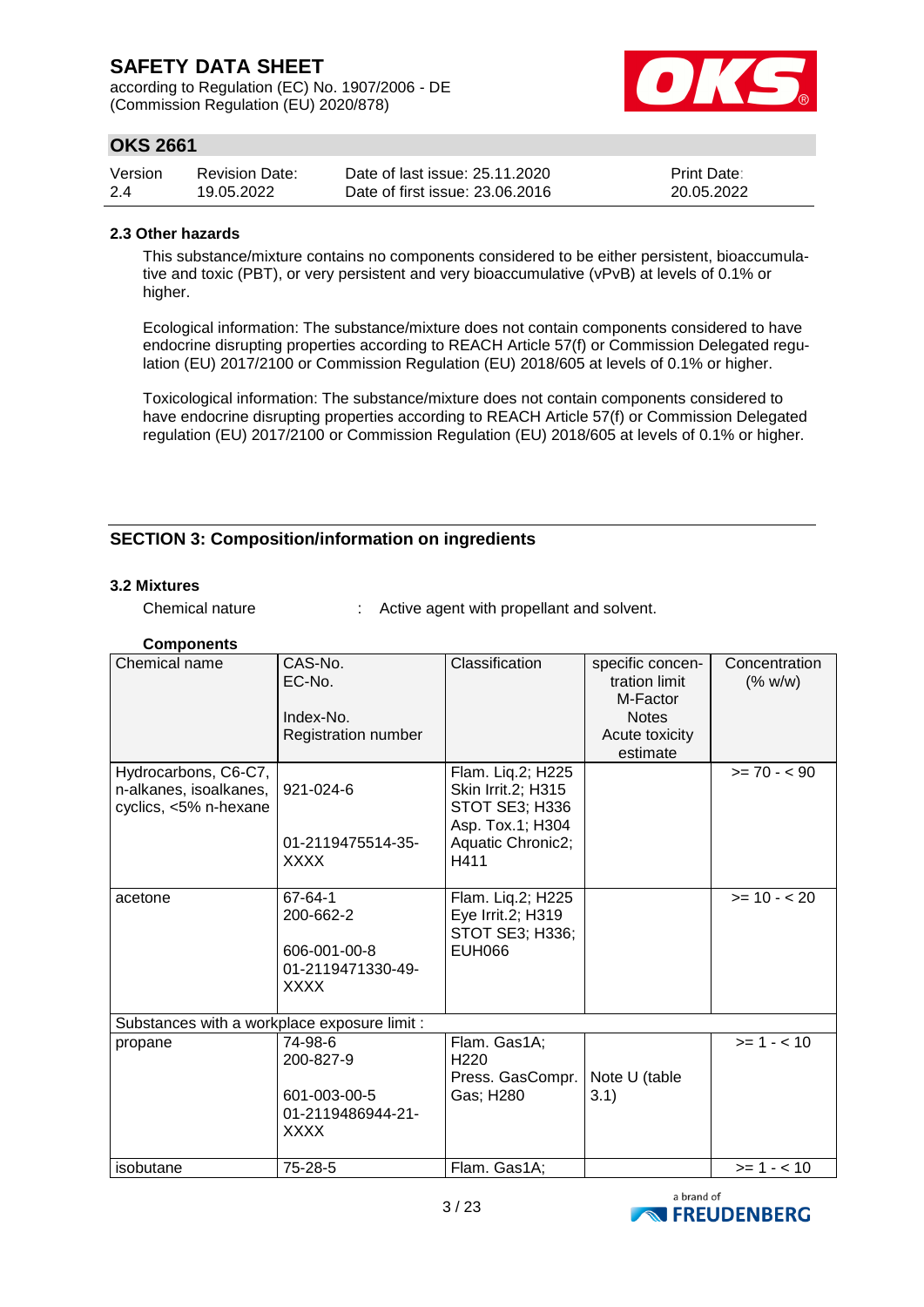according to Regulation (EC) No. 1907/2006 - DE (Commission Regulation (EU) 2020/878)



## **OKS 2661**

| Version<br>2.4 | <b>Revision Date:</b><br>19.05.2022 |                                                               | Date of last issue: 25.11.2020<br>Date of first issue: 23.06.2016 | Print Date:<br>20.05.2022     |               |
|----------------|-------------------------------------|---------------------------------------------------------------|-------------------------------------------------------------------|-------------------------------|---------------|
|                |                                     | 200-857-2<br>601-004-00-0<br>01-2119485395-27-<br><b>XXXX</b> | H <sub>220</sub><br>Press. GasCompr.<br>Gas; H280                 | Note U (table<br>3.1), Note C |               |
| carbon dioxide |                                     | 124-38-9<br>204-696-9                                         | Press. GasCompr.<br>Gas; H280                                     |                               | $>= 1 - < 10$ |

For explanation of abbreviations see section 16.

### **SECTION 4: First aid measures**

### **4.1 Description of first aid measures**

| If inhaled              | Call a physician or poison control centre immediately.<br>Remove person to fresh air. If signs/symptoms continue, get<br>medical attention.<br>Keep patient warm and at rest.<br>If unconscious, place in recovery position and seek medical<br>advice.<br>Keep respiratory tract clear.<br>If breathing is irregular or stopped, administer artificial respira-<br>tion. |
|-------------------------|---------------------------------------------------------------------------------------------------------------------------------------------------------------------------------------------------------------------------------------------------------------------------------------------------------------------------------------------------------------------------|
| In case of skin contact | Take off all contaminated clothing immediately.<br>Wash off immediately with soap and plenty of water.<br>Get medical attention immediately if irritation develops and<br>persists.<br>Wash clothing before reuse.<br>Thoroughly clean shoes before reuse.                                                                                                                |
| In case of eye contact  | : Rinse immediately with plenty of water, also under the eyelids,<br>for at least 10 minutes.<br>Seek medical advice.                                                                                                                                                                                                                                                     |
| If swallowed            | Move the victim to fresh air.<br>If accidentally swallowed obtain immediate medical attention.<br>Keep respiratory tract clear.<br>Do NOT induce vomiting.<br>Rinse mouth with water.<br>Aspiration hazard if swallowed - can enter lungs and cause<br>damage.                                                                                                            |

### **4.2 Most important symptoms and effects, both acute and delayed**

| Symptoms | Inhalation may provoke the following symptoms: |
|----------|------------------------------------------------|
|          | <b>Unconsciousness</b>                         |
|          | <b>Dizziness</b>                               |

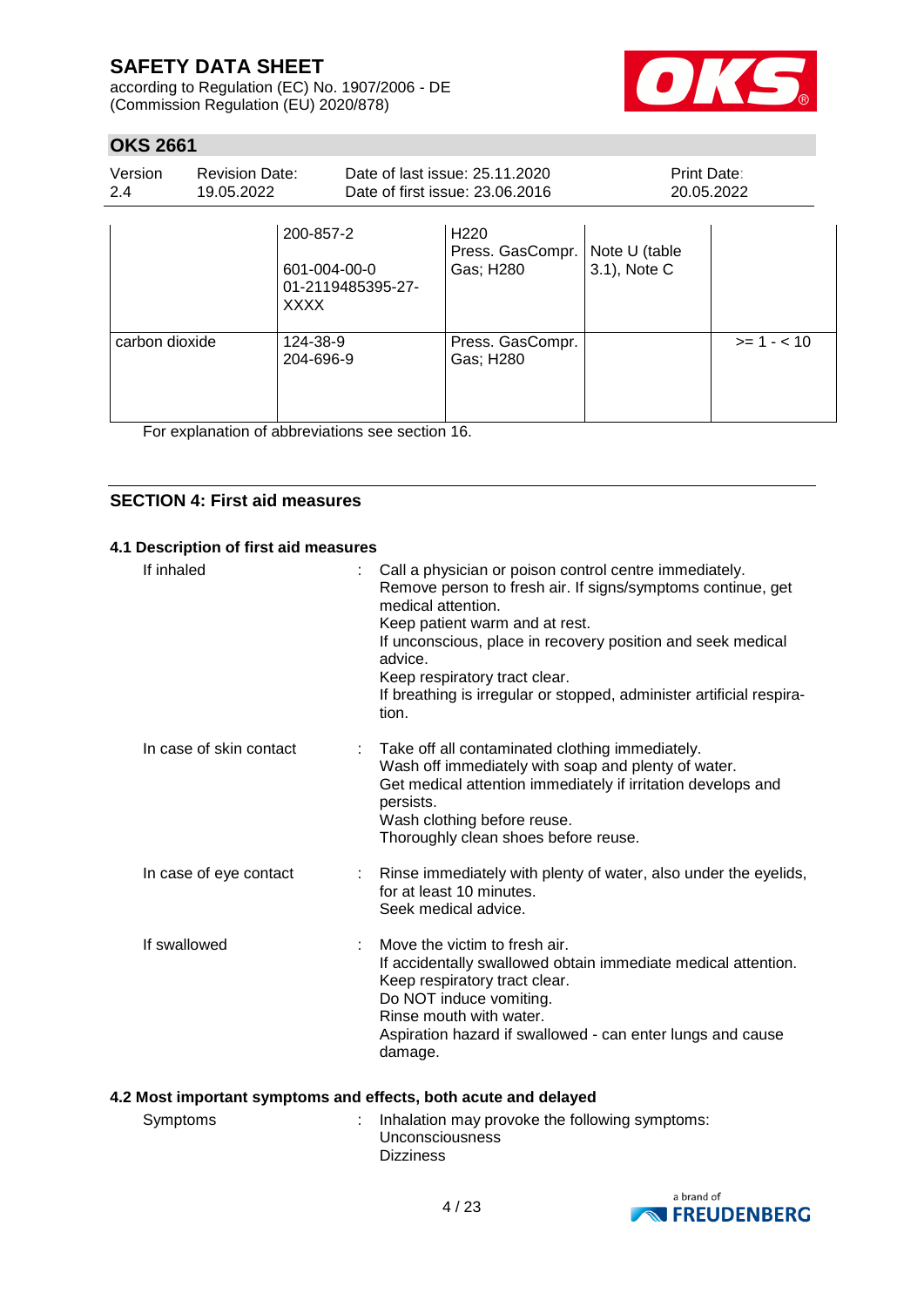according to Regulation (EC) No. 1907/2006 - DE (Commission Regulation (EU) 2020/878)



## **OKS 2661**

| Version<br>2.4 | <b>Revision Date:</b><br>19.05.2022 | Date of last issue: 25.11.2020<br>Date of first issue: 23.06.2016                                                                                                                                                            | Print Date:<br>20.05.2022 |
|----------------|-------------------------------------|------------------------------------------------------------------------------------------------------------------------------------------------------------------------------------------------------------------------------|---------------------------|
|                |                                     | <b>Drowsiness</b><br>Headache<br>Nausea<br>Tiredness<br>Skin contact may provoke the following symptoms:<br>Erythema                                                                                                         |                           |
| <b>Risks</b>   |                                     | Aspiration may cause pulmonary oedema and pneumonitis.<br>Central nervous system depression<br>Risk of product entering the lungs on vomiting after ingestion.<br>Health injuries may be delayed.<br>Causes skin irritation. |                           |

### **4.3 Indication of any immediate medical attention and special treatment needed**

| Treatment | Treat symptomatically. |  |
|-----------|------------------------|--|
|           |                        |  |

## **SECTION 5: Firefighting measures**

### **5.1 Extinguishing media**

| Suitable extinguishing media : ABC powder |                         |
|-------------------------------------------|-------------------------|
| Unsuitable extinguishing<br>media         | : High volume water jet |

### **5.2 Special hazards arising from the substance or mixture**

| Specific hazards during fire-<br>fighting  | : Fire Hazard<br>Do not let product enter drains.<br>Contains gas under pressure; may explode if heated.<br>Beware of vapours accumulating to form explosive concentra-<br>tions. Vapours can accumulate in low areas. |
|--------------------------------------------|------------------------------------------------------------------------------------------------------------------------------------------------------------------------------------------------------------------------|
| Hazardous combustion prod- : Carbon oxides |                                                                                                                                                                                                                        |

ucts

### **5.3 Advice for firefighters**

| Special protective equipment<br>for firefighters |    | In the event of fire, wear self-contained breathing apparatus.<br>Use personal protective equipment. Exposure to decomposi-<br>tion products may be a hazard to health.                    |
|--------------------------------------------------|----|--------------------------------------------------------------------------------------------------------------------------------------------------------------------------------------------|
| Further information                              | ÷. | Standard procedure for chemical fires.<br>Collect contaminated fire extinguishing water separately. This<br>must not be discharged into drains.<br>Cool containers/tanks with water spray. |

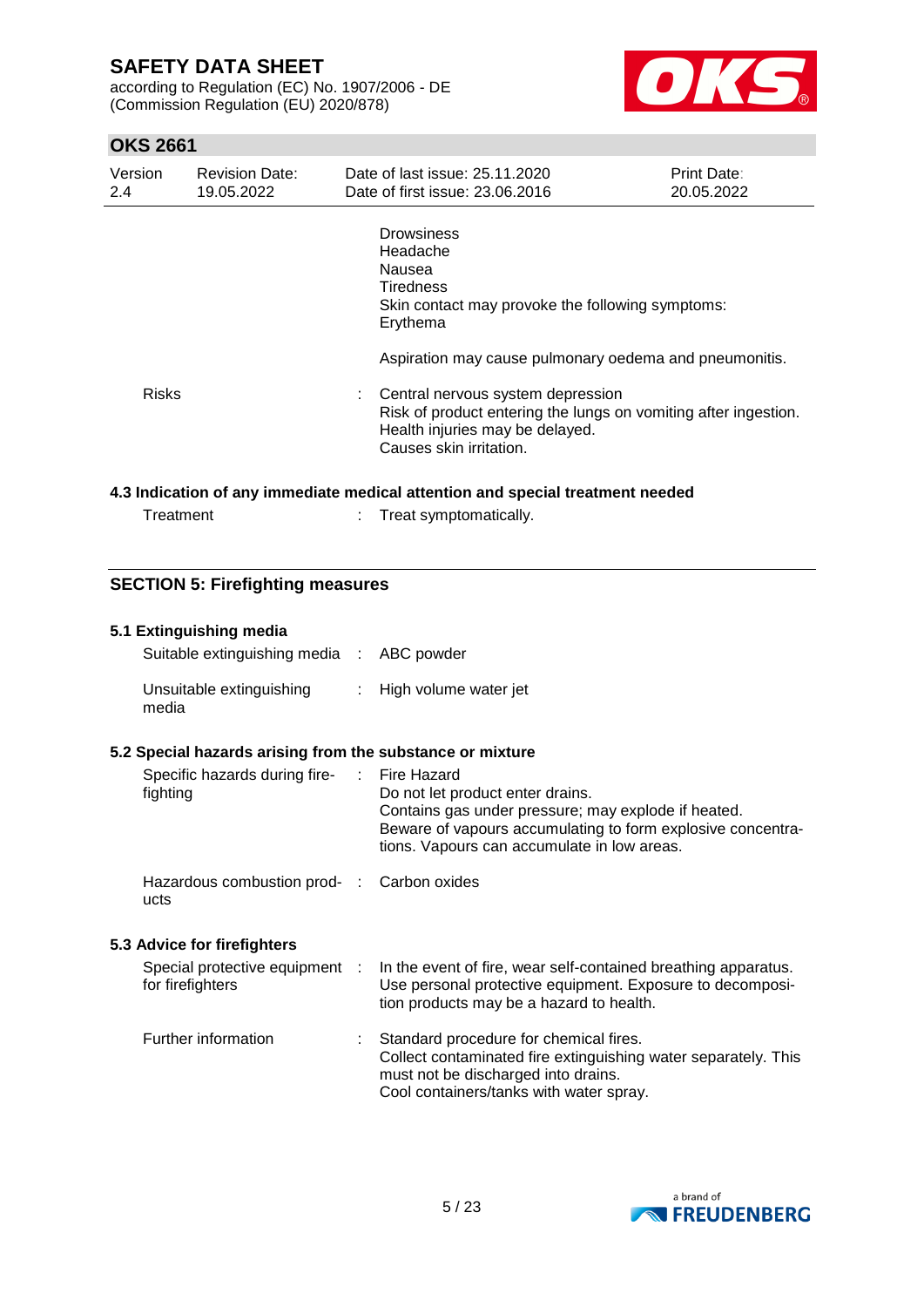according to Regulation (EC) No. 1907/2006 - DE (Commission Regulation (EU) 2020/878)



## **OKS 2661**

| Version | <b>Revision Date:</b> | Date of last issue: 25.11.2020  | <b>Print Date:</b> |
|---------|-----------------------|---------------------------------|--------------------|
| 2.4     | 19.05.2022            | Date of first issue: 23,06,2016 | 20.05.2022         |

### **SECTION 6: Accidental release measures**

### **6.1 Personal precautions, protective equipment and emergency procedures**

| Personal precautions | Evacuate personnel to safe areas.<br>Ensure adequate ventilation.<br>Remove all sources of ignition.<br>Do not breathe vapours or spray mist.<br>Do not breathe dust/ fume/ gas/ mist/ vapours/ spray.<br>Refer to protective measures listed in sections 7 and 8.<br>Only qualified personnel equipped with suitable protective |
|----------------------|----------------------------------------------------------------------------------------------------------------------------------------------------------------------------------------------------------------------------------------------------------------------------------------------------------------------------------|
|                      | equipment may intervene.                                                                                                                                                                                                                                                                                                         |

#### **6.2 Environmental precautions**

| If the product contaminates rivers and lakes or drains inform<br>respective authorities. |
|------------------------------------------------------------------------------------------|
|------------------------------------------------------------------------------------------|

#### **6.3 Methods and material for containment and cleaning up**

| Methods for cleaning up | : Contain spillage, and then collect with non-combustible ab-<br>sorbent material, (e.g. sand, earth, diatomaceous earth, ver-<br>miculite) and place in container for disposal according to local<br>/ national regulations (see section 13).<br>Keep in suitable, closed containers for disposal.<br>Non-sparking tools should be used. |
|-------------------------|-------------------------------------------------------------------------------------------------------------------------------------------------------------------------------------------------------------------------------------------------------------------------------------------------------------------------------------------|
|-------------------------|-------------------------------------------------------------------------------------------------------------------------------------------------------------------------------------------------------------------------------------------------------------------------------------------------------------------------------------------|

#### **6.4 Reference to other sections**

For personal protection see section 8.

### **SECTION 7: Handling and storage**

### **7.1 Precautions for safe handling**

| Advice on safe handling | : Do not use in areas without adequate ventilation.<br>Do not breathe vapours or spray mist.<br>In case of insufficient ventilation, wear suitable respiratory<br>equipment.<br>Avoid contact with skin and eyes.<br>For personal protection see section 8.<br>Keep away from fire, sparks and heated surfaces.<br>Smoking, eating and drinking should be prohibited in the ap-<br>plication area.<br>Wash hands and face before breaks and immediately after<br>handling the product.<br>Do not get in eyes or mouth or on skin.<br>Do not get on skin or clothing.<br>Do not ingest.<br>Do not use sparking tools.<br>These safety instructions also apply to empty packaging which |
|-------------------------|---------------------------------------------------------------------------------------------------------------------------------------------------------------------------------------------------------------------------------------------------------------------------------------------------------------------------------------------------------------------------------------------------------------------------------------------------------------------------------------------------------------------------------------------------------------------------------------------------------------------------------------------------------------------------------------|
|-------------------------|---------------------------------------------------------------------------------------------------------------------------------------------------------------------------------------------------------------------------------------------------------------------------------------------------------------------------------------------------------------------------------------------------------------------------------------------------------------------------------------------------------------------------------------------------------------------------------------------------------------------------------------------------------------------------------------|

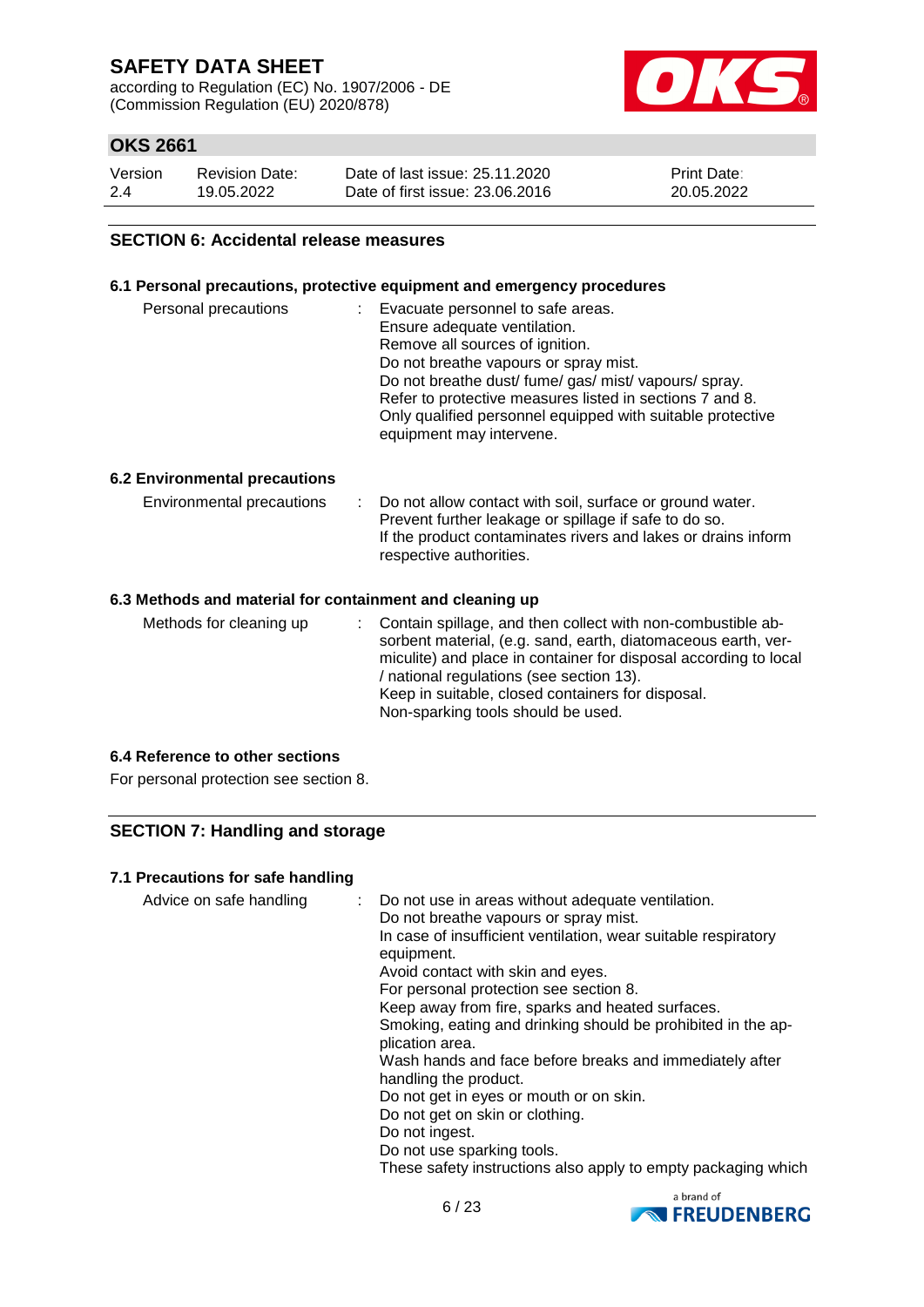according to Regulation (EC) No. 1907/2006 - DE (Commission Regulation (EU) 2020/878)



## **OKS 2661**

| Version | <b>Revision Date:</b><br>19.05.2022 |                                                                                                                                                |                                                        | Print Date:<br>20.05.2022                                                                                                                                                                                                                                                                                                                                                                                                                                                                                                                                                                                                                          |
|---------|-------------------------------------|------------------------------------------------------------------------------------------------------------------------------------------------|--------------------------------------------------------|----------------------------------------------------------------------------------------------------------------------------------------------------------------------------------------------------------------------------------------------------------------------------------------------------------------------------------------------------------------------------------------------------------------------------------------------------------------------------------------------------------------------------------------------------------------------------------------------------------------------------------------------------|
|         |                                     |                                                                                                                                                | may still contain product residues.<br>even after use. |                                                                                                                                                                                                                                                                                                                                                                                                                                                                                                                                                                                                                                                    |
|         |                                     |                                                                                                                                                | handling.                                              |                                                                                                                                                                                                                                                                                                                                                                                                                                                                                                                                                                                                                                                    |
|         |                                     |                                                                                                                                                |                                                        |                                                                                                                                                                                                                                                                                                                                                                                                                                                                                                                                                                                                                                                    |
|         |                                     |                                                                                                                                                | tional regulations.                                    |                                                                                                                                                                                                                                                                                                                                                                                                                                                                                                                                                                                                                                                    |
|         |                                     |                                                                                                                                                | 2B, Aerosol cans and lighters                          |                                                                                                                                                                                                                                                                                                                                                                                                                                                                                                                                                                                                                                                    |
|         |                                     |                                                                                                                                                |                                                        |                                                                                                                                                                                                                                                                                                                                                                                                                                                                                                                                                                                                                                                    |
|         |                                     | Hygiene measures<br>Requirements for storage<br>areas and containers<br>Storage class (TRGS 510)<br>7.3 Specific end use(s)<br>Specific use(s) |                                                        | Date of last issue: 25.11.2020<br>Date of first issue: 23.06.2016<br>Pressurized container: protect from sunlight and do not ex-<br>pose to temperatures exceeding 50 °C. Do not pierce or burn,<br>: Wash face, hands and any exposed skin thoroughly after<br>7.2 Conditions for safe storage, including any incompatibilities<br>: BEWARE: Aerosol is pressurized. Keep away from direct sun<br>exposure and temperatures over 50 °C. Do not open by force<br>or throw into fire even after use. Do not spray on flames or<br>red-hot objects. Store in accordance with the particular na-<br>Specific instructions for handling, not required. |

## **SECTION 8: Exposure controls/personal protection**

### **8.1 Control parameters**

### **Occupational Exposure Limits**

| Components     | CAS-No.                                                                   | Value type (Form<br>of exposure) | Control parameters | <b>Basis</b>       |  |  |
|----------------|---------------------------------------------------------------------------|----------------------------------|--------------------|--------------------|--|--|
| acetone        | 67-64-1                                                                   | TWA                              | 500 ppm            | 2000/39/EC         |  |  |
|                |                                                                           |                                  | 1.210 mg/m3        | $(2000-06-16)$     |  |  |
|                |                                                                           | Further information: Indicative  |                    |                    |  |  |
|                |                                                                           | <b>AGW</b>                       | 500 ppm            | DE TRGS            |  |  |
|                |                                                                           |                                  | 1.200 mg/m3        | 900                |  |  |
|                |                                                                           |                                  |                    | $(2015-03-02)$     |  |  |
|                | Peak-limit: excursion factor (category): 2;(I)                            |                                  |                    |                    |  |  |
|                | Further information: When there is compliance with the OEL and biological |                                  |                    |                    |  |  |
|                | tolerance values, there is no risk of harming the unborn child            |                                  |                    |                    |  |  |
| propane        | DE TRGS<br>74-98-6<br><b>AGW</b><br>1.000 ppm                             |                                  |                    |                    |  |  |
|                |                                                                           |                                  | 1.800 mg/m3        | 900                |  |  |
|                |                                                                           |                                  |                    | $(2006 - 01 - 01)$ |  |  |
|                | Peak-limit: excursion factor (category): 4;(II)                           |                                  |                    |                    |  |  |
| isobutane      | 75-28-5                                                                   | <b>AGW</b>                       | 1.000 ppm          | <b>DE TRGS</b>     |  |  |
|                |                                                                           |                                  | 2.400 mg/m3        | 900                |  |  |
|                |                                                                           |                                  |                    | $(2006 - 01 - 01)$ |  |  |
|                | Peak-limit: excursion factor (category): 4;(II)                           |                                  |                    |                    |  |  |
| carbon dioxide | 124-38-9                                                                  | TWA                              | 5.000 ppm          | 2006/15/EC         |  |  |
|                |                                                                           |                                  | 9.000 mg/m3        | (2006-02-09)       |  |  |
|                |                                                                           | Further information: Indicative  |                    |                    |  |  |
|                | DE TRGS<br>AGW<br>5.000 ppm                                               |                                  |                    |                    |  |  |

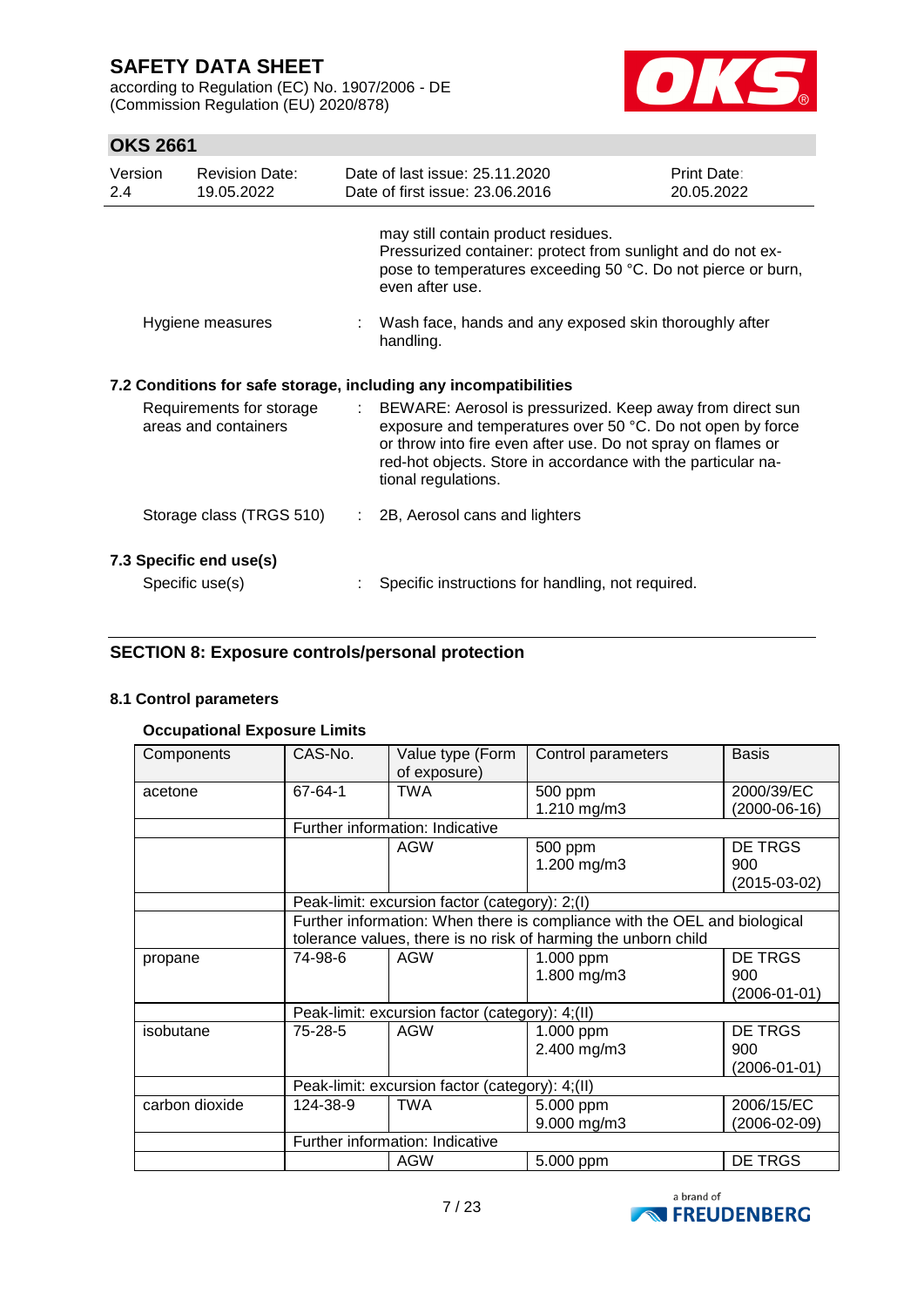according to Regulation (EC) No. 1907/2006 - DE (Commission Regulation (EU) 2020/878)



## **OKS 2661**

| Version | <b>Revision Date:</b> | Date of last issue: 25.11.2020  |                        | <b>Print Date:</b>        |
|---------|-----------------------|---------------------------------|------------------------|---------------------------|
| 2.4     | 19.05.2022            | Date of first issue: 23,06,2016 |                        | 20.05.2022                |
|         |                       |                                 | $9.100 \text{ mg/m}$ 3 | 900<br>$(2006 - 01 - 01)$ |

Peak-limit: excursion factor (category): 2;(II)

#### **Biological occupational exposure limits**

| Substance name | CAS-No. | Control parameters          | Sampling time                                           | <b>Basis</b>                            |
|----------------|---------|-----------------------------|---------------------------------------------------------|-----------------------------------------|
| acetone        | 67-64-1 | Acetone: 80 mg/l<br>(Urine) | Immediately after<br>exposure or after<br>working hours | <b>TRGS 903</b><br>$(2004 - 08 -$<br>01 |

## **Derived No Effect Level (DNEL) according to Regulation (EC) No. 1907/2006:**

| Substance name                                                                | End Use | Exposure routes | Potential health ef-<br>fects | Value               |
|-------------------------------------------------------------------------------|---------|-----------------|-------------------------------|---------------------|
| Hydrocarbons, C6-<br>C7, n-alkanes, isoal-<br>kanes, cyclics, <5%<br>n-hexane | Workers | Skin contact    | Long-term systemic<br>effects | 773 mg/kg<br>bw/day |
|                                                                               | Workers | Inhalation      | Long-term systemic<br>effects | 2035 mg/m3          |

#### **8.2 Exposure controls**

#### **Engineering measures**

Use only in an area equipped with explosion proof exhaust ventilation. Handle only in a place equipped with local exhaust (or other appropriate exhaust).

### **Personal protective equipment**

| Eye protection                                                        |   | Safety glasses with side-shields                                                                                                                                                                                                                                                                                                            |
|-----------------------------------------------------------------------|---|---------------------------------------------------------------------------------------------------------------------------------------------------------------------------------------------------------------------------------------------------------------------------------------------------------------------------------------------|
| Hand protection<br>Material<br>Break through time<br>Protective index | ÷ | butyl-rubber<br>$> 10$ min<br>Class 1                                                                                                                                                                                                                                                                                                       |
| Remarks                                                               |   | Wear protective gloves. The break through time depends<br>amongst other things on the material, the thickness and the<br>type of glove and therefore has to be measured for each<br>case.<br>The selected protective gloves have to satisfy the specifica-<br>tions of Regulation (EU) 2016/425 and the standard EN 374<br>derived from it. |
| Respiratory protection                                                |   | Use respiratory protection unless adequate local exhaust ven-<br>tilation is provided or exposure assessment demonstrates that<br>exposures are within recommended exposure guidelines.                                                                                                                                                     |
| Filter type                                                           |   | Recommended Filter type:                                                                                                                                                                                                                                                                                                                    |
|                                                                       |   | Organic gas and low boiling vapour type (AX)                                                                                                                                                                                                                                                                                                |
| Protective measures                                                   |   | The type of protective equipment must be selected according<br>to the concentration and amount of the dangerous substance<br>at the specific workplace.                                                                                                                                                                                     |

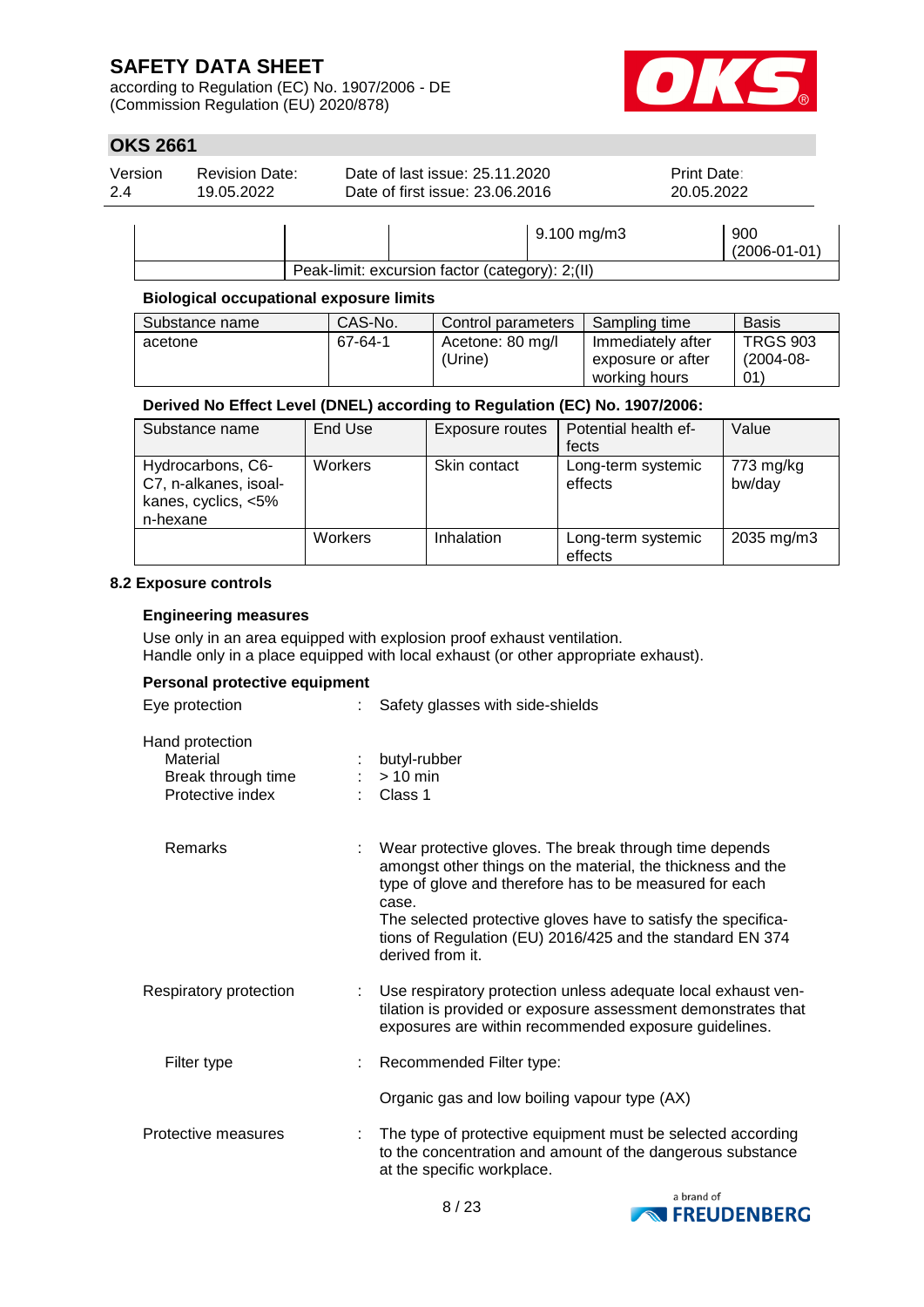according to Regulation (EC) No. 1907/2006 - DE (Commission Regulation (EU) 2020/878)



## **OKS 2661**

| Version | Revision Date: | Date of last issue: 25.11.2020  | <b>Print Date:</b> |
|---------|----------------|---------------------------------|--------------------|
| -2.4    | 19.05.2022     | Date of first issue: 23,06,2016 | 20.05.2022         |

Choose body protection in relation to its type, to the concentration and amount of dangerous substances, and to the specific work-place.

### **SECTION 9: Physical and chemical properties**

### **9.1 Information on basic physical and chemical properties**

| Physical state                                        |                           | aerosol                                                       |
|-------------------------------------------------------|---------------------------|---------------------------------------------------------------|
| Colour                                                |                           | colourless                                                    |
| Odour                                                 |                           | characteristic                                                |
| <b>Odour Threshold</b>                                |                           | No data available                                             |
|                                                       |                           |                                                               |
| Melting point/range                                   | $\mathbb{R}^{\mathbb{Z}}$ | No data available                                             |
| Boiling point/boiling range                           | t.                        | $< 0$ °C (1.013 hPa)                                          |
| Flammability (solid, gas)                             | $\mathbb{R}^{\mathbb{Z}}$ | Extremely flammable aerosol.                                  |
| Upper explosion limit / Upper<br>flammability limit   | ÷.                        | $8\%$ (V)                                                     |
| Lower explosion limit / Lower :<br>flammability limit |                           | 1 %(V)                                                        |
| Flash point                                           | ÷                         | 0 °C<br>Method: Abel-Pensky                                   |
| Auto-ignition temperature                             | t.                        | >200 °C                                                       |
| Decomposition temperature                             | ÷.                        | No data available                                             |
| pH                                                    |                           | Not applicable<br>substance/mixture is non-soluble (in water) |
| Viscosity                                             |                           |                                                               |
| Viscosity, dynamic                                    |                           | : No data available                                           |
| Viscosity, kinematic                                  | ÷                         | $<$ 20,5 mm2/s (40 °C)                                        |
| Solubility(ies)<br>Water solubility                   |                           | insoluble                                                     |
| Solubility in other solvents                          | t.                        | No data available                                             |

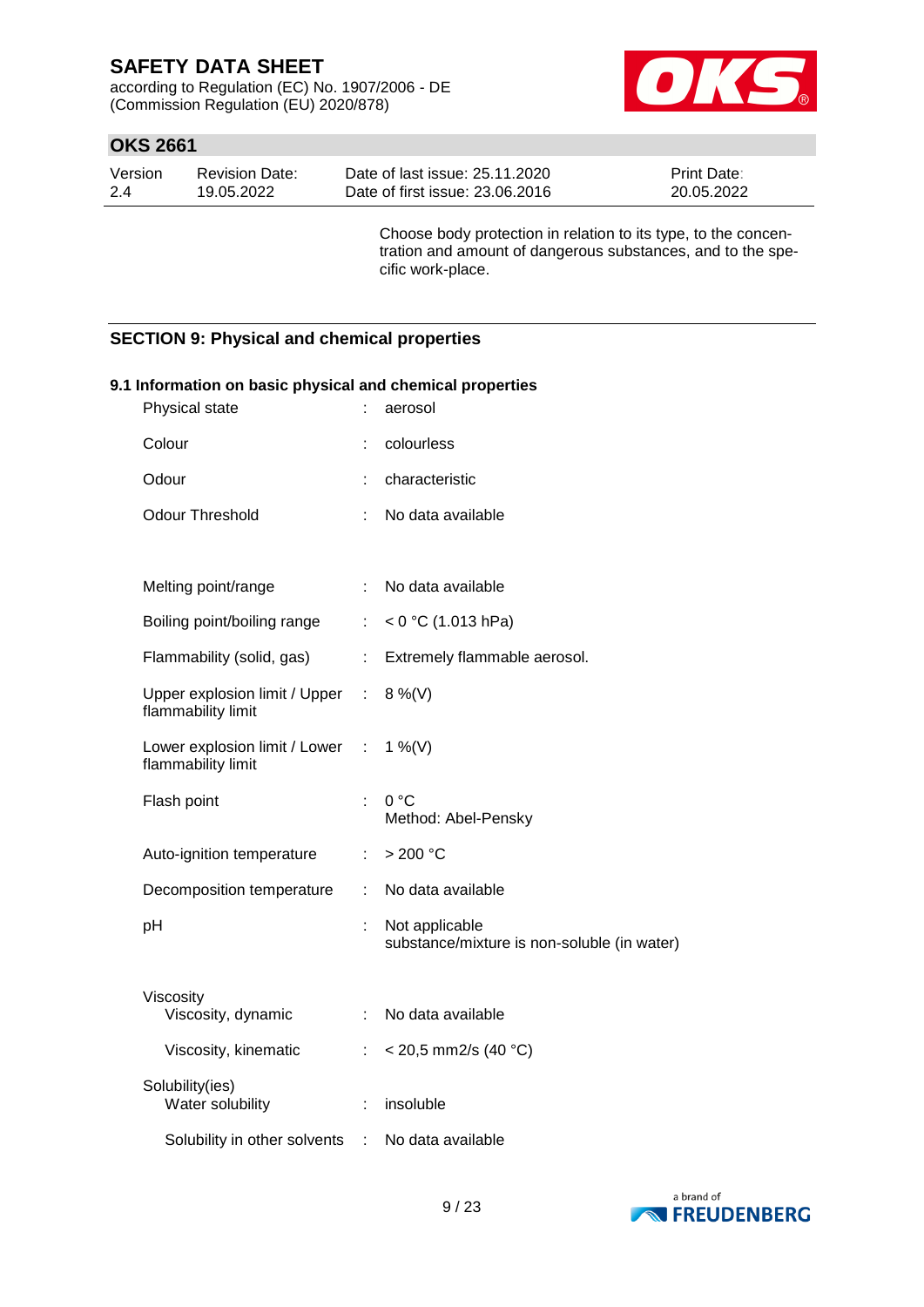according to Regulation (EC) No. 1907/2006 - DE (Commission Regulation (EU) 2020/878)



# **OKS 2661**

| Version<br>2.4 | <b>Revision Date:</b><br>19.05.2022        | Date of last issue: 25.11.2020<br>Date of first issue: 23.06.2016         | Print Date:<br>20.05.2022 |
|----------------|--------------------------------------------|---------------------------------------------------------------------------|---------------------------|
|                | Partition coefficient: n-<br>octanol/water | : No data available                                                       |                           |
|                | Vapour pressure                            | 233 hPa (20 °C)<br>÷.                                                     |                           |
|                | Relative density                           | 0,7060 $(20 °C)$<br>Reference substance: Water<br>The value is calculated |                           |
|                | Density                                    | $0,71$ g/cm3<br>÷.<br>(20 °C)                                             |                           |
|                | <b>Bulk density</b>                        | No data available<br>÷                                                    |                           |
|                | Relative vapour density                    | No data available<br>÷                                                    |                           |
|                | 9.2 Other information<br><b>Explosives</b> | Not explosive<br>÷                                                        |                           |
|                | Oxidizing properties                       | No data available<br>÷                                                    |                           |
|                | Self-ignition                              | not auto-flammable<br>÷                                                   |                           |
|                | Metal corrosion rate                       | Not corrosive to metals<br>÷                                              |                           |
|                | Evaporation rate                           | No data available                                                         |                           |
|                | Sublimation point                          | No data available                                                         |                           |
|                |                                            |                                                                           |                           |

# **SECTION 10: Stability and reactivity**

| 10.1 Reactivity                         |                                                                                                    |                                                             |
|-----------------------------------------|----------------------------------------------------------------------------------------------------|-------------------------------------------------------------|
| No hazards to be specially mentioned.   |                                                                                                    |                                                             |
| <b>10.2 Chemical stability</b>          |                                                                                                    |                                                             |
| Stable under normal conditions.         |                                                                                                    |                                                             |
| 10.3 Possibility of hazardous reactions |                                                                                                    |                                                             |
| Hazardous reactions                     |                                                                                                    | No dangerous reaction known under conditions of normal use. |
| <b>10.4 Conditions to avoid</b>         |                                                                                                    |                                                             |
| Conditions to avoid                     | Heat, flames and sparks.<br>Strong sunlight for prolonged periods.<br>Risk of receptacle bursting. |                                                             |
| 10.5 Incompatible materials             |                                                                                                    |                                                             |
| Materials to avoid                      | Oxidizing agents                                                                                   |                                                             |
|                                         | 10/23                                                                                              | a brand of<br><b>NEREUDENBERG</b>                           |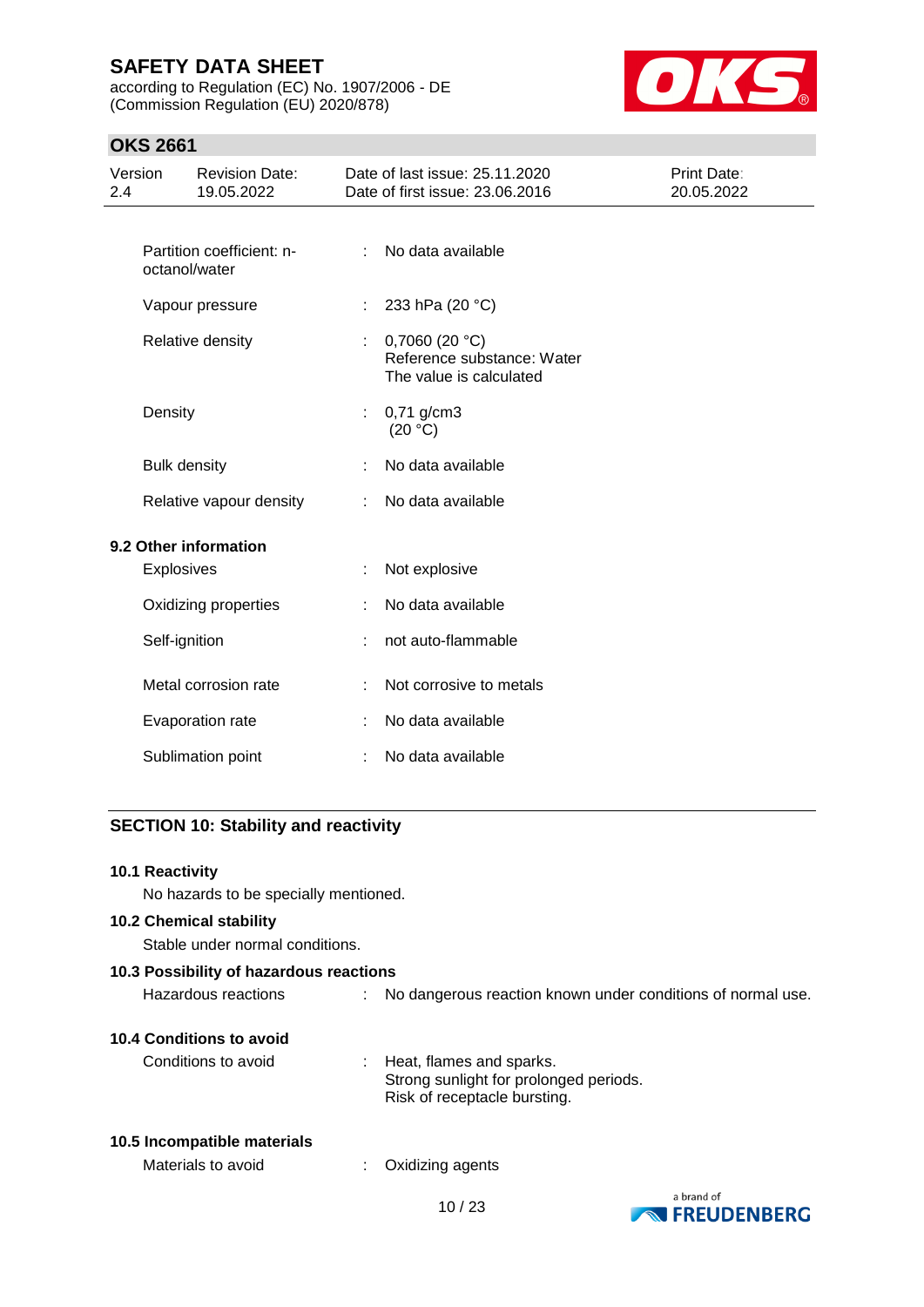according to Regulation (EC) No. 1907/2006 - DE (Commission Regulation (EU) 2020/878)



## **OKS 2661**

| Version | <b>Revision Date:</b> | Date of last issue: 25.11.2020  | <b>Print Date:</b> |
|---------|-----------------------|---------------------------------|--------------------|
| 2.4     | 19.05.2022            | Date of first issue: 23,06,2016 | 20.05.2022         |

### **10.6 Hazardous decomposition products**

No decomposition if stored and applied as directed.

### **SECTION 11: Toxicological information**

### **11.1 Information on hazard classes as defined in Regulation (EC) No 1272/2008**

| <b>Acute toxicity</b>                   |                                                                                                                                                                              |
|-----------------------------------------|------------------------------------------------------------------------------------------------------------------------------------------------------------------------------|
| Product:<br>Acute oral toxicity         | Remarks: Effects due to ingestion may include:                                                                                                                               |
|                                         | Symptoms: Central nervous system depression                                                                                                                                  |
|                                         |                                                                                                                                                                              |
| Acute inhalation toxicity<br>÷.         | Remarks: Respiration of solvent vapour may cause dizziness.                                                                                                                  |
|                                         | Symptoms: Inhalation may provoke the following symptoms:,<br>Respiratory disorder, Dizziness, Drowsiness, Vomiting, Fa-<br>tigue, Vertigo, Central nervous system depression |
| Acute dermal toxicity                   | Symptoms: Redness, Local irritation                                                                                                                                          |
| <b>Components:</b>                      |                                                                                                                                                                              |
|                                         | Hydrocarbons, C6-C7, n-alkanes, isoalkanes, cyclics, <5% n-hexane:                                                                                                           |
| Acute oral toxicity                     | LD50 (Rat): $> 5.840$ mg/kg<br>Assessment: The substance or mixture has no acute oral tox-<br>icity                                                                          |
| Acute inhalation toxicity               | : LC50 (Rat): > 25,2 mg/l<br>Exposure time: 4 h<br>Test atmosphere: vapour<br>Assessment: The substance or mixture has no acute inhala-<br>tion toxicity                     |
| Acute dermal toxicity                   | : LD50 (Rat): $> 2,8$ g/kg<br>Assessment: The substance or mixture has no acute dermal<br>toxicity                                                                           |
| acetone:                                |                                                                                                                                                                              |
| Acute oral toxicity                     | LD50 Oral (Rat): 5.800 mg/kg                                                                                                                                                 |
|                                         |                                                                                                                                                                              |
| isobutane:<br>Acute inhalation toxicity | : LC50 (Rat): 658 mg/l<br>Exposure time: 4 h<br>Test atmosphere: gas                                                                                                         |

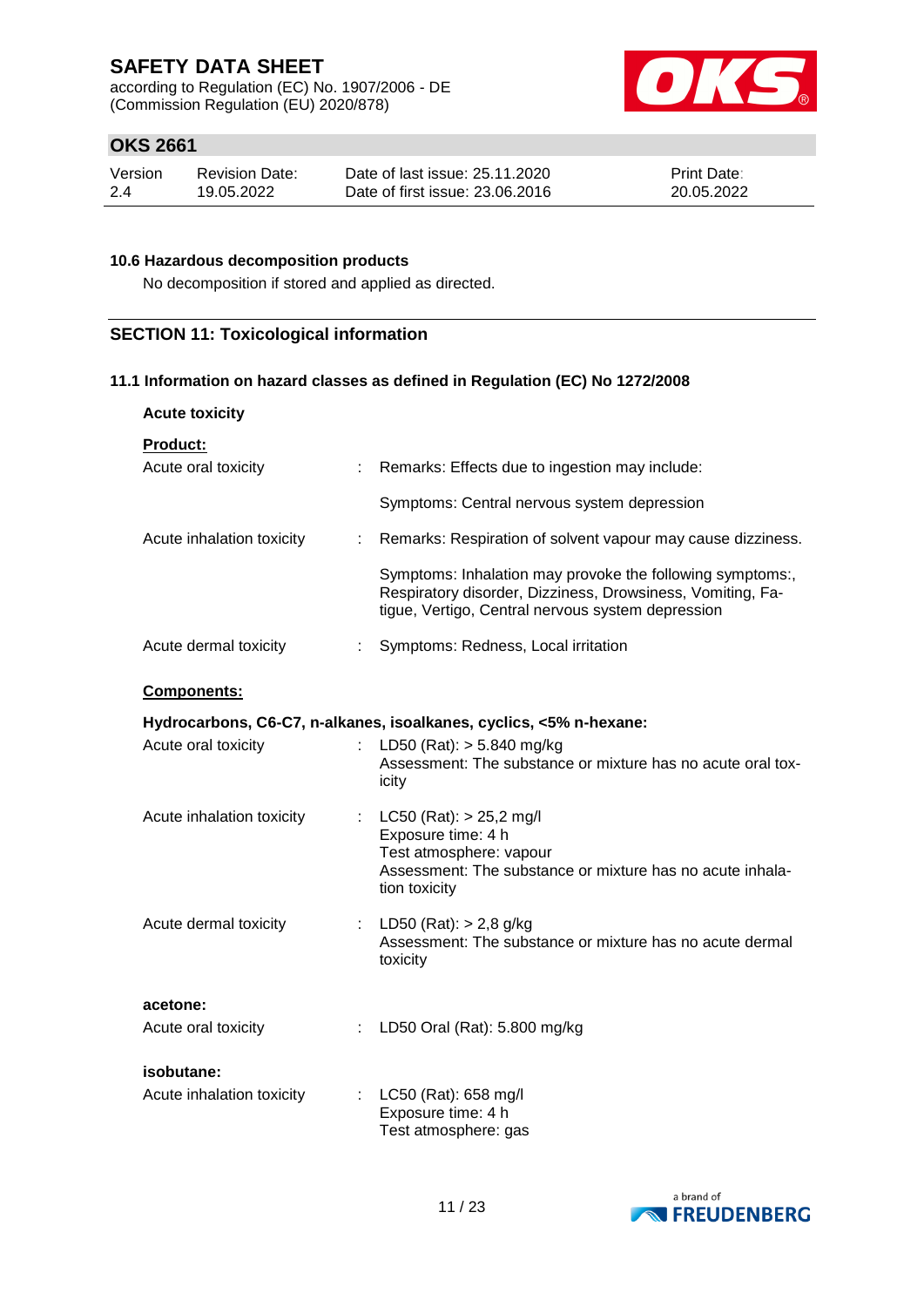according to Regulation (EC) No. 1907/2006 - DE (Commission Regulation (EU) 2020/878)



| Version           | Revision Date:<br>19.05.2022             | Date of last issue: 25.11.2020<br>Date of first issue: 23.06.2016    | <b>Print Date:</b><br>20.05.2022 |
|-------------------|------------------------------------------|----------------------------------------------------------------------|----------------------------------|
|                   | <b>Skin corrosion/irritation</b>         |                                                                      |                                  |
| Product:          |                                          |                                                                      |                                  |
| <b>Remarks</b>    |                                          | Irritating to skin.                                                  |                                  |
|                   |                                          |                                                                      |                                  |
|                   | Components:                              |                                                                      |                                  |
|                   |                                          | Hydrocarbons, C6-C7, n-alkanes, isoalkanes, cyclics, <5% n-hexane:   |                                  |
| Species           |                                          | Rabbit                                                               |                                  |
|                   | Assessment                               | Irritating to skin.                                                  |                                  |
| Method            |                                          | OECD Test Guideline 404                                              |                                  |
| Result            |                                          | Irritating to skin.                                                  |                                  |
| acetone:          |                                          |                                                                      |                                  |
| Result            |                                          | Repeated exposure may cause skin dryness or cracking.<br>t           |                                  |
|                   | Serious eye damage/eye irritation        |                                                                      |                                  |
| Product:          |                                          |                                                                      |                                  |
|                   |                                          | t<br>Irritating to eyes.                                             |                                  |
| Remarks           |                                          |                                                                      |                                  |
|                   | Components:                              |                                                                      |                                  |
|                   |                                          | Hydrocarbons, C6-C7, n-alkanes, isoalkanes, cyclics, <5% n-hexane:   |                                  |
| Species           |                                          | Rabbit                                                               |                                  |
|                   | Assessment                               | No eye irritation                                                    |                                  |
| Result            |                                          | No eye irritation                                                    |                                  |
| acetone:          |                                          |                                                                      |                                  |
|                   |                                          |                                                                      |                                  |
| Species<br>Result |                                          | Rabbit<br>Eye irritation                                             |                                  |
|                   | <b>Respiratory or skin sensitisation</b> |                                                                      |                                  |
| <b>Product:</b>   |                                          |                                                                      |                                  |
| <b>Remarks</b>    |                                          | This information is not available.<br>÷.                             |                                  |
|                   | Components:                              |                                                                      |                                  |
|                   |                                          | Hydrocarbons, C6-C7, n-alkanes, isoalkanes, cyclics, <5% n-hexane:   |                                  |
|                   |                                          | <b>Maximisation Test</b>                                             |                                  |
| <b>Test Type</b>  |                                          | Dermal                                                               |                                  |
|                   | Exposure routes                          |                                                                      |                                  |
| Species           |                                          | Guinea pig                                                           |                                  |
| Method            | Assessment                               | Does not cause skin sensitisation.<br><b>OECD Test Guideline 406</b> |                                  |

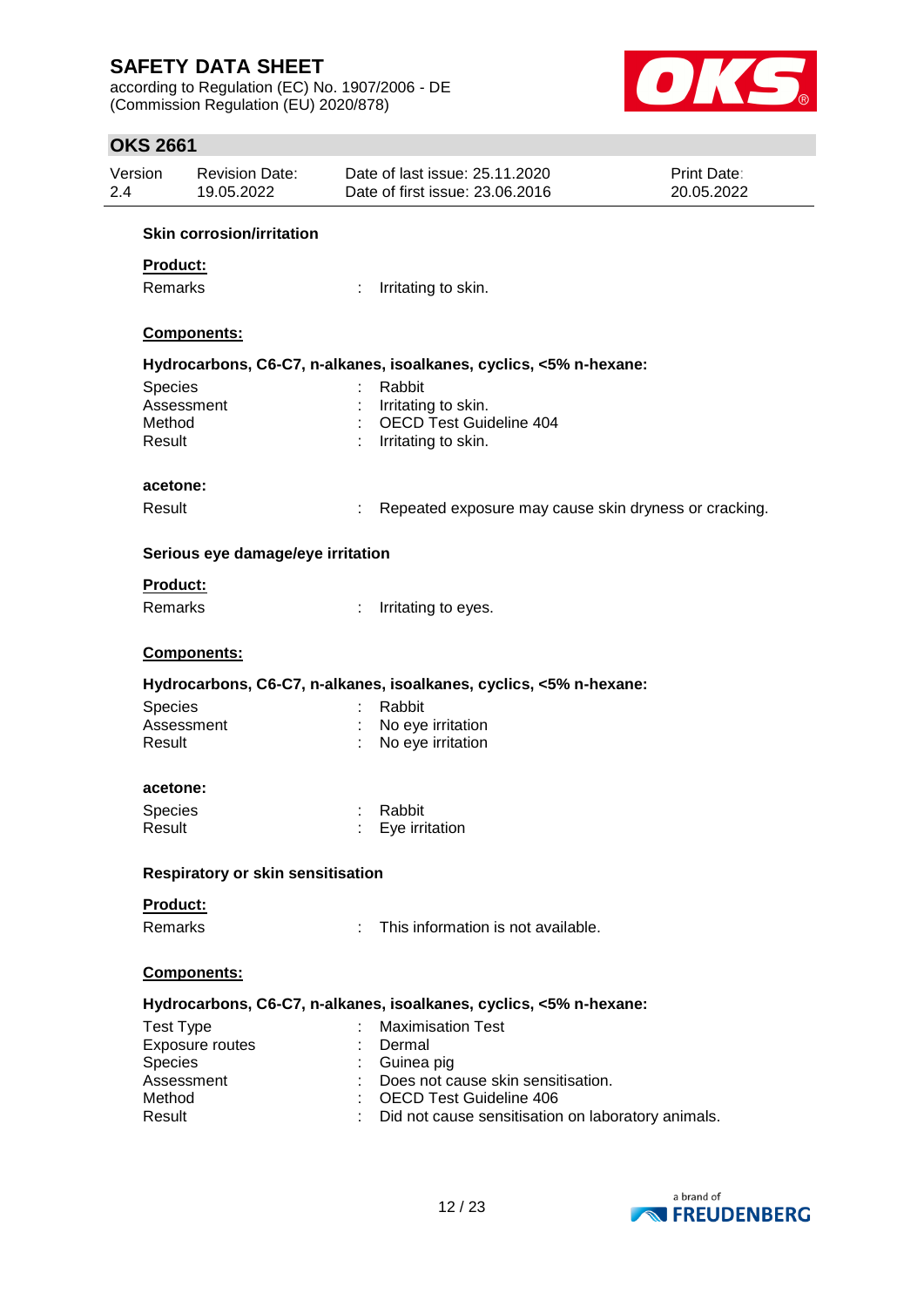according to Regulation (EC) No. 1907/2006 - DE (Commission Regulation (EU) 2020/878)



| Version<br>2.4  | <b>Revision Date:</b><br>19.05.2022 |                       | Date of last issue: 25.11.2020<br>Date of first issue: 23.06.2016                                                                      | <b>Print Date:</b><br>20.05.2022 |
|-----------------|-------------------------------------|-----------------------|----------------------------------------------------------------------------------------------------------------------------------------|----------------------------------|
|                 | <b>Germ cell mutagenicity</b>       |                       |                                                                                                                                        |                                  |
| Product:        |                                     |                       |                                                                                                                                        |                                  |
|                 | Genotoxicity in vitro               |                       | : Remarks: No data available                                                                                                           |                                  |
|                 | Genotoxicity in vivo                |                       | Remarks: No data available                                                                                                             |                                  |
|                 | Components:                         |                       |                                                                                                                                        |                                  |
|                 |                                     |                       | Hydrocarbons, C6-C7, n-alkanes, isoalkanes, cyclics, <5% n-hexane:                                                                     |                                  |
|                 | Genotoxicity in vitro               |                       | Test Type: Chromosome aberration test in vitro<br>Test system: Rodent cell line<br>Method: OECD Test Guideline 473<br>Result: negative |                                  |
|                 | Carcinogenicity                     |                       |                                                                                                                                        |                                  |
| <b>Product:</b> |                                     |                       |                                                                                                                                        |                                  |
| Remarks         |                                     |                       | No data available                                                                                                                      |                                  |
|                 | <b>Reproductive toxicity</b>        |                       |                                                                                                                                        |                                  |
| <b>Product:</b> |                                     |                       |                                                                                                                                        |                                  |
|                 | Effects on fertility                |                       | Remarks: No data available                                                                                                             |                                  |
| ment            | Effects on foetal develop-          | t.                    | Remarks: No data available                                                                                                             |                                  |
|                 | Reproductive toxicity - As-         | $\mathbb{C}^{\times}$ | - Fertility -                                                                                                                          |                                  |
| sessment        |                                     |                       | No toxicity to reproduction                                                                                                            |                                  |
|                 | <b>STOT - single exposure</b>       |                       |                                                                                                                                        |                                  |
|                 | Components:                         |                       |                                                                                                                                        |                                  |
|                 |                                     |                       | Hydrocarbons, C6-C7, n-alkanes, isoalkanes, cyclics, <5% n-hexane:                                                                     |                                  |
|                 | Assessment                          |                       | May cause drowsiness or dizziness.                                                                                                     |                                  |
| acetone:        |                                     |                       |                                                                                                                                        |                                  |
|                 | Exposure routes<br>Assessment       |                       | Inhalation<br>May cause drowsiness or dizziness.                                                                                       |                                  |
|                 | <b>STOT - repeated exposure</b>     |                       |                                                                                                                                        |                                  |
|                 | Components:                         |                       |                                                                                                                                        |                                  |
|                 |                                     |                       | Hydrocarbons, C6-C7, n-alkanes, isoalkanes, cyclics, <5% n-hexane:                                                                     |                                  |
|                 | Exposure routes<br>Assessment       |                       | inhalation (vapour)<br>No significant health effects observed in animals at concentra-                                                 |                                  |

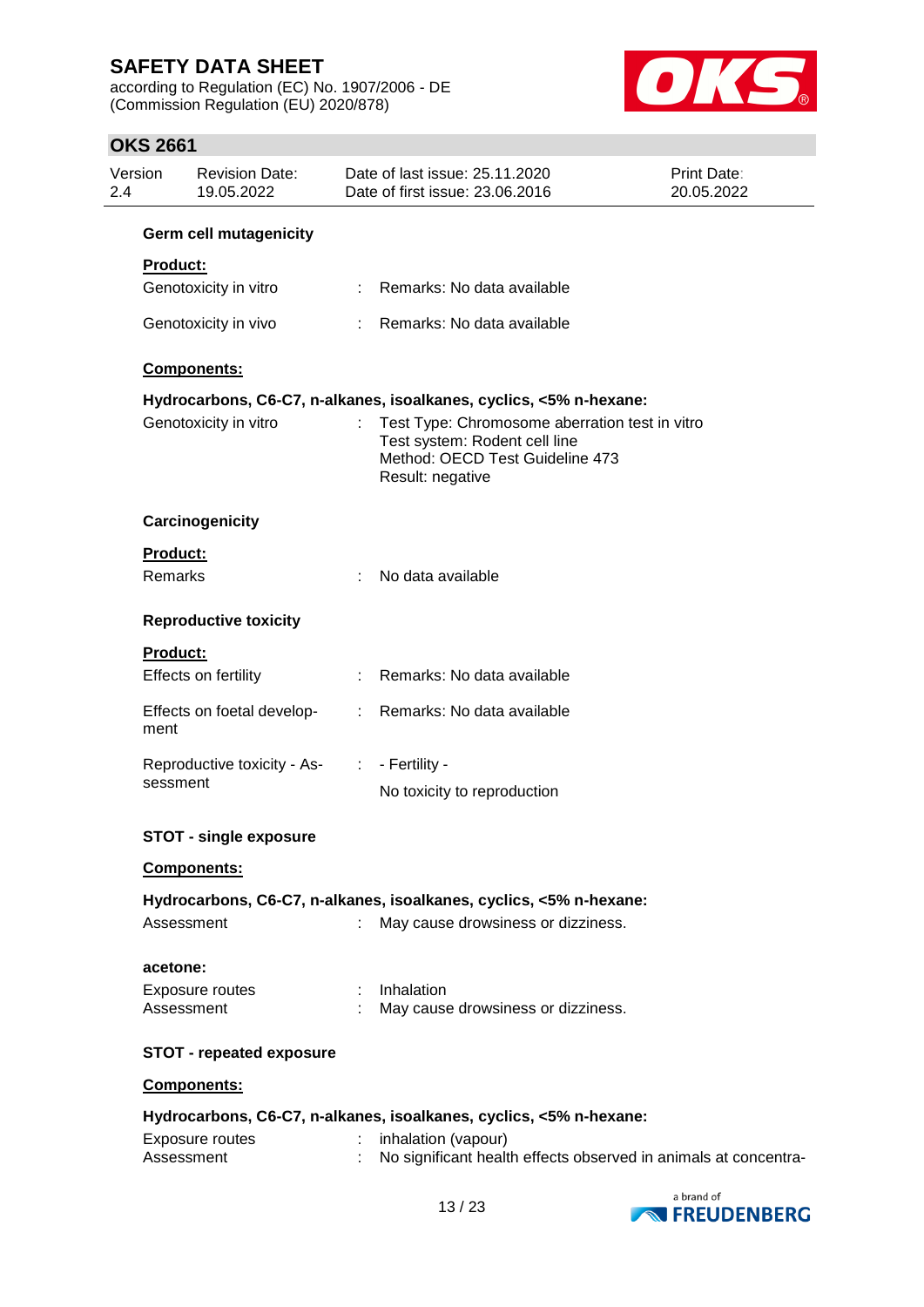according to Regulation (EC) No. 1907/2006 - DE (Commission Regulation (EU) 2020/878)



## **OKS 2661**

| Version | <b>Revision Date:</b> | Date of last issue: 25.11.2020  | <b>Print Date:</b> |
|---------|-----------------------|---------------------------------|--------------------|
| 2.4     | 19.05.2022            | Date of first issue: 23,06,2016 | 20.05.2022         |

tions of 1 mg/l/6h/d or less.

#### **Repeated dose toxicity**

#### **Product:**

Remarks : This information is not available.

#### **Aspiration toxicity**

### **Product:**

May be fatal if swallowed and enters airways.

May be fatal if swallowed and enters airways.

#### **Components:**

**Hydrocarbons, C6-C7, n-alkanes, isoalkanes, cyclics, <5% n-hexane:**

May be fatal if swallowed and enters airways.

### **11.2 Information on other hazards**

#### **Endocrine disrupting properties**

#### **Product:**

Assessment : The substance/mixture does not contain components considered to have endocrine disrupting properties according to REACH Article 57(f) or Commission Delegated regulation (EU) 2017/2100 or Commission Regulation (EU) 2018/605 at levels of 0.1% or higher.

#### **Further information**

#### **Product:**

Remarks : Ingestion causes irritation of upper respiratory system and gastrointestinal disturbance.

### **SECTION 12: Ecological information**

#### **12.1 Toxicity**

| <b>Product:</b>                                                                     |                                                                                                         |
|-------------------------------------------------------------------------------------|---------------------------------------------------------------------------------------------------------|
| Toxicity to fish                                                                    | Remarks: Toxic to aquatic organisms, may cause long-term<br>adverse effects in the aquatic environment. |
| Toxicity to daphnia and other : Remarks: No data available<br>aquatic invertebrates |                                                                                                         |
| Toxicity to algae/aquatic                                                           | : Remarks: No data available                                                                            |

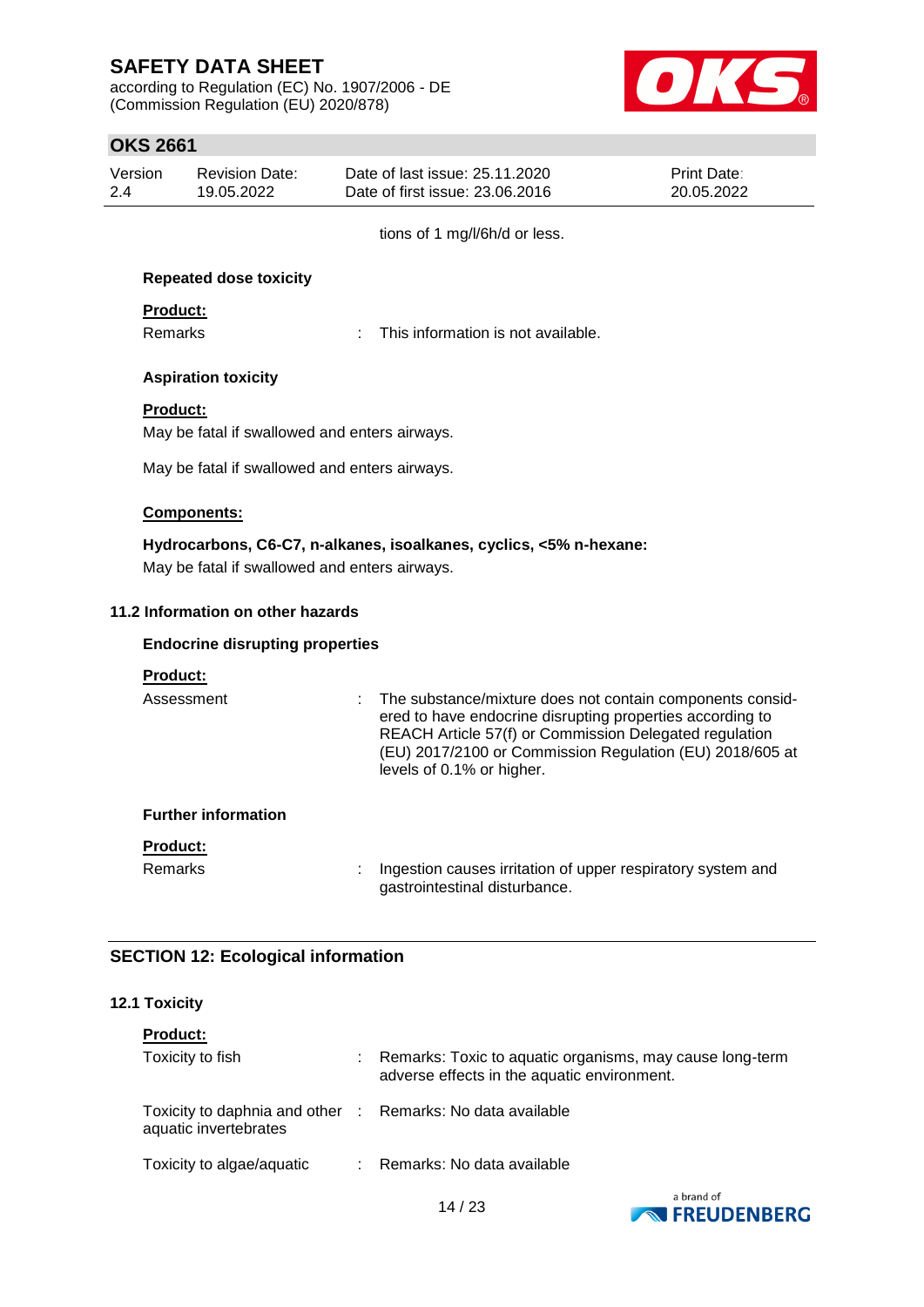according to Regulation (EC) No. 1907/2006 - DE (Commission Regulation (EU) 2020/878)



| Version<br>2.4 |          | <b>Revision Date:</b><br>19.05.2022 |    | Date of last issue: 25.11.2020<br>Date of first issue: 23.06.2016                                                                               | Print Date:<br>20.05.2022 |
|----------------|----------|-------------------------------------|----|-------------------------------------------------------------------------------------------------------------------------------------------------|---------------------------|
|                | plants   |                                     |    |                                                                                                                                                 |                           |
|                |          | Toxicity to microorganisms          |    | Remarks: No data available                                                                                                                      |                           |
|                |          | <b>Components:</b>                  |    |                                                                                                                                                 |                           |
|                |          |                                     |    | Hydrocarbons, C6-C7, n-alkanes, isoalkanes, cyclics, <5% n-hexane:                                                                              |                           |
|                |          | Toxicity to fish                    |    | LC50 (Oncorhynchus mykiss (rainbow trout)): > 22 mg/l<br>Exposure time: 96 h<br>Method: OECD Test Guideline 203<br>GLP: yes                     |                           |
|                |          | aquatic invertebrates               |    | Toxicity to daphnia and other : EL50 (Daphnia magna (Water flea)): 3 mg/l<br>Exposure time: 48 h<br>Method: OECD Test Guideline 202<br>GLP: yes |                           |
|                | plants   | Toxicity to algae/aquatic           |    | EbC50 (Pseudokirchneriella subcapitata (green algae)): 26<br>mg/l<br>Exposure time: 72 h<br>Method: OECD Test Guideline 201                     |                           |
|                |          | <b>Ecotoxicology Assessment</b>     |    |                                                                                                                                                 |                           |
|                |          | Acute aquatic toxicity              | ÷. | Toxic to aquatic life.                                                                                                                          |                           |
|                |          | Chronic aquatic toxicity            |    | Toxic to aquatic life with long lasting effects.                                                                                                |                           |
|                |          | 12.2 Persistence and degradability  |    |                                                                                                                                                 |                           |
|                | Product: | Biodegradability                    |    | Remarks: No data available                                                                                                                      |                           |
|                | ity      |                                     |    | Physico-chemical removabil- : Remarks: No data available                                                                                        |                           |
|                |          | Components:                         |    |                                                                                                                                                 |                           |
|                |          |                                     |    | Hydrocarbons, C6-C7, n-alkanes, isoalkanes, cyclics, <5% n-hexane:                                                                              |                           |
|                |          | Biodegradability                    |    | Result: Readily biodegradable.                                                                                                                  |                           |
|                | acetone: | Biodegradability                    |    | Result: rapidly biodegradable                                                                                                                   |                           |
|                |          | 12.3 Bioaccumulative potential      |    |                                                                                                                                                 |                           |
|                | Product: | <b>Bioaccumulation</b>              |    | Remarks: This mixture contains no substance considered to<br>be persistent, bioaccumulating and toxic (PBT).                                    |                           |

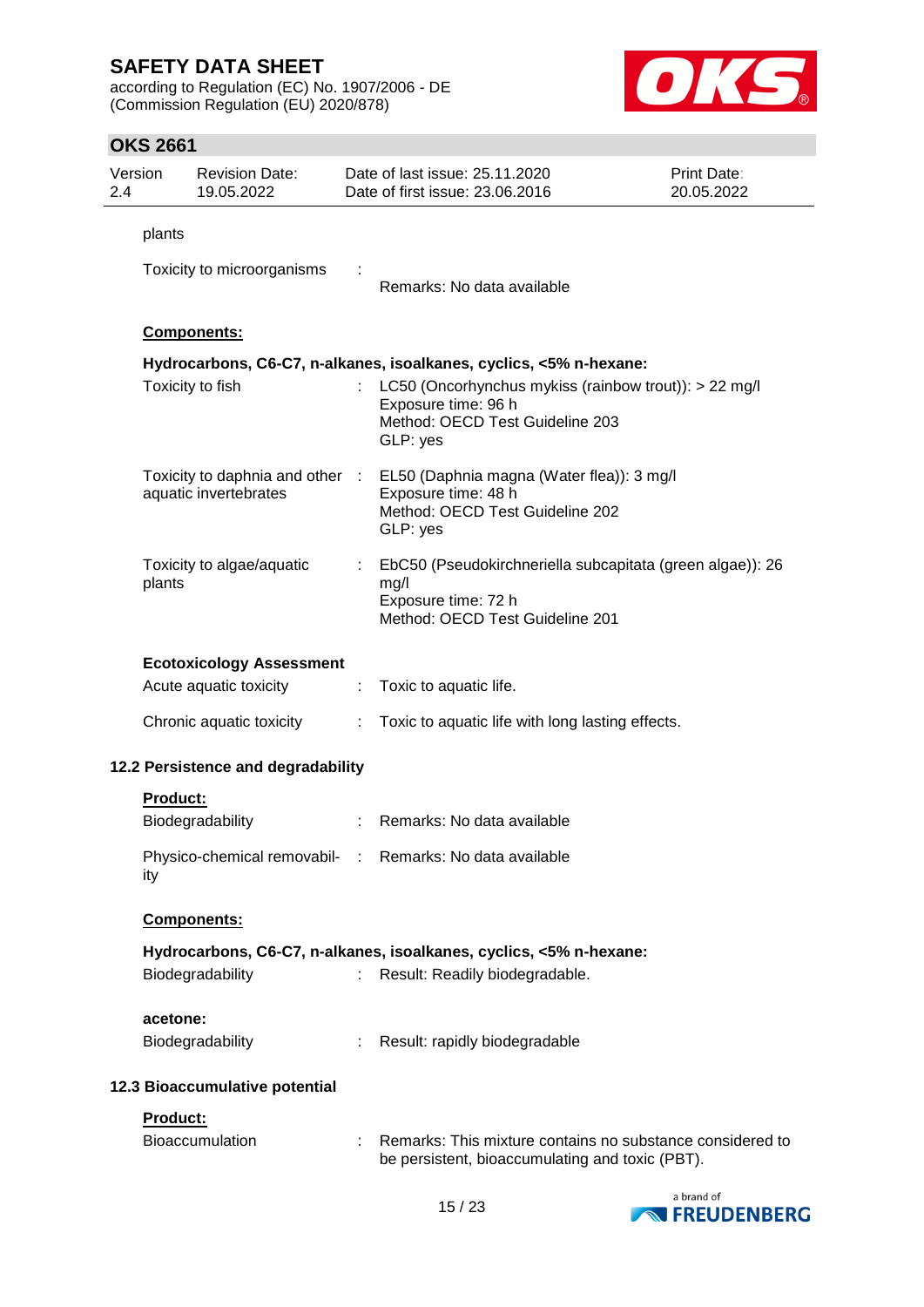according to Regulation (EC) No. 1907/2006 - DE (Commission Regulation (EU) 2020/878)



## **OKS 2661**

| Version<br>2.4                                                |                                                                                                                                                                                     | <b>Revision Date:</b><br>19.05.2022                |                                                                                                                                                                                                                                                                                                                                                                                                                               | Date of last issue: 25.11.2020<br>Date of first issue: 23.06.2016                                       | <b>Print Date:</b><br>20.05.2022 |  |  |
|---------------------------------------------------------------|-------------------------------------------------------------------------------------------------------------------------------------------------------------------------------------|----------------------------------------------------|-------------------------------------------------------------------------------------------------------------------------------------------------------------------------------------------------------------------------------------------------------------------------------------------------------------------------------------------------------------------------------------------------------------------------------|---------------------------------------------------------------------------------------------------------|----------------------------------|--|--|
|                                                               |                                                                                                                                                                                     |                                                    |                                                                                                                                                                                                                                                                                                                                                                                                                               | This mixture contains no substance considered to be very<br>persistent and very bioaccumulating (vPvB). |                                  |  |  |
|                                                               |                                                                                                                                                                                     | Components:                                        |                                                                                                                                                                                                                                                                                                                                                                                                                               |                                                                                                         |                                  |  |  |
|                                                               | acetone:                                                                                                                                                                            |                                                    |                                                                                                                                                                                                                                                                                                                                                                                                                               |                                                                                                         |                                  |  |  |
|                                                               | Bioaccumulation<br>Partition coefficient: n-<br>octanol/water<br>propane:<br>Partition coefficient: n-<br>octanol/water<br>isobutane:<br>Partition coefficient: n-<br>octanol/water |                                                    |                                                                                                                                                                                                                                                                                                                                                                                                                               | Remarks: Does not bioaccumulate.                                                                        |                                  |  |  |
|                                                               |                                                                                                                                                                                     |                                                    | ÷                                                                                                                                                                                                                                                                                                                                                                                                                             | log Pow: 0,2                                                                                            |                                  |  |  |
|                                                               |                                                                                                                                                                                     |                                                    |                                                                                                                                                                                                                                                                                                                                                                                                                               | log Pow: 2,36                                                                                           |                                  |  |  |
|                                                               |                                                                                                                                                                                     |                                                    |                                                                                                                                                                                                                                                                                                                                                                                                                               | log Pow: 2,88<br>Method: OECD Test Guideline 107                                                        |                                  |  |  |
| carbon dioxide:<br>Partition coefficient: n-<br>octanol/water |                                                                                                                                                                                     | ÷.                                                 | log Pow: 0,83                                                                                                                                                                                                                                                                                                                                                                                                                 |                                                                                                         |                                  |  |  |
|                                                               |                                                                                                                                                                                     | 12.4 Mobility in soil                              |                                                                                                                                                                                                                                                                                                                                                                                                                               |                                                                                                         |                                  |  |  |
|                                                               | Product:                                                                                                                                                                            |                                                    |                                                                                                                                                                                                                                                                                                                                                                                                                               |                                                                                                         |                                  |  |  |
|                                                               | Mobility                                                                                                                                                                            |                                                    |                                                                                                                                                                                                                                                                                                                                                                                                                               | Remarks: No data available                                                                              |                                  |  |  |
|                                                               |                                                                                                                                                                                     | Distribution among environ-<br>mental compartments | $\mathcal{I}^{\mathcal{I}^{\mathcal{I}^{\mathcal{I}^{\mathcal{I}^{\mathcal{I}^{\mathcal{I}^{\mathcal{I}^{\mathcal{I}^{\mathcal{I}^{\mathcal{I}^{\mathcal{I}^{\mathcal{I}^{\mathcal{I}^{\mathcal{I}^{\mathcal{I}^{\mathcal{I}^{\mathcal{I}^{\mathcal{I}^{\mathcal{I}^{\mathcal{I}^{\mathcal{I}^{\mathcal{I}^{\mathcal{I}^{\mathcal{I}^{\mathcal{I}^{\mathcal{I}^{\mathcal{I}^{\mathcal{I}^{\mathcal{I}^{\mathcal{I}^{\mathcal$ | Remarks: No data available                                                                              |                                  |  |  |
|                                                               | 12.5 Results of PBT and vPvB assessment                                                                                                                                             |                                                    |                                                                                                                                                                                                                                                                                                                                                                                                                               |                                                                                                         |                                  |  |  |

### **Product:**

| : This substance/mixture contains no components considered<br>Assessment<br>to be either persistent, bioaccumulative and toxic (PBT), or<br>very persistent and very bioaccumulative (vPvB) at levels of<br>$0.1\%$ or higher. |  |
|--------------------------------------------------------------------------------------------------------------------------------------------------------------------------------------------------------------------------------|--|
|--------------------------------------------------------------------------------------------------------------------------------------------------------------------------------------------------------------------------------|--|

### **12.6 Endocrine disrupting properties**

| <b>Product:</b> |                                                                                                                                                                                                                                                                             |
|-----------------|-----------------------------------------------------------------------------------------------------------------------------------------------------------------------------------------------------------------------------------------------------------------------------|
| Assessment      | : The substance/mixture does not contain components consid-<br>ered to have endocrine disrupting properties according to<br>REACH Article 57(f) or Commission Delegated regulation<br>(EU) 2017/2100 or Commission Regulation (EU) 2018/605 at<br>levels of 0.1% or higher. |

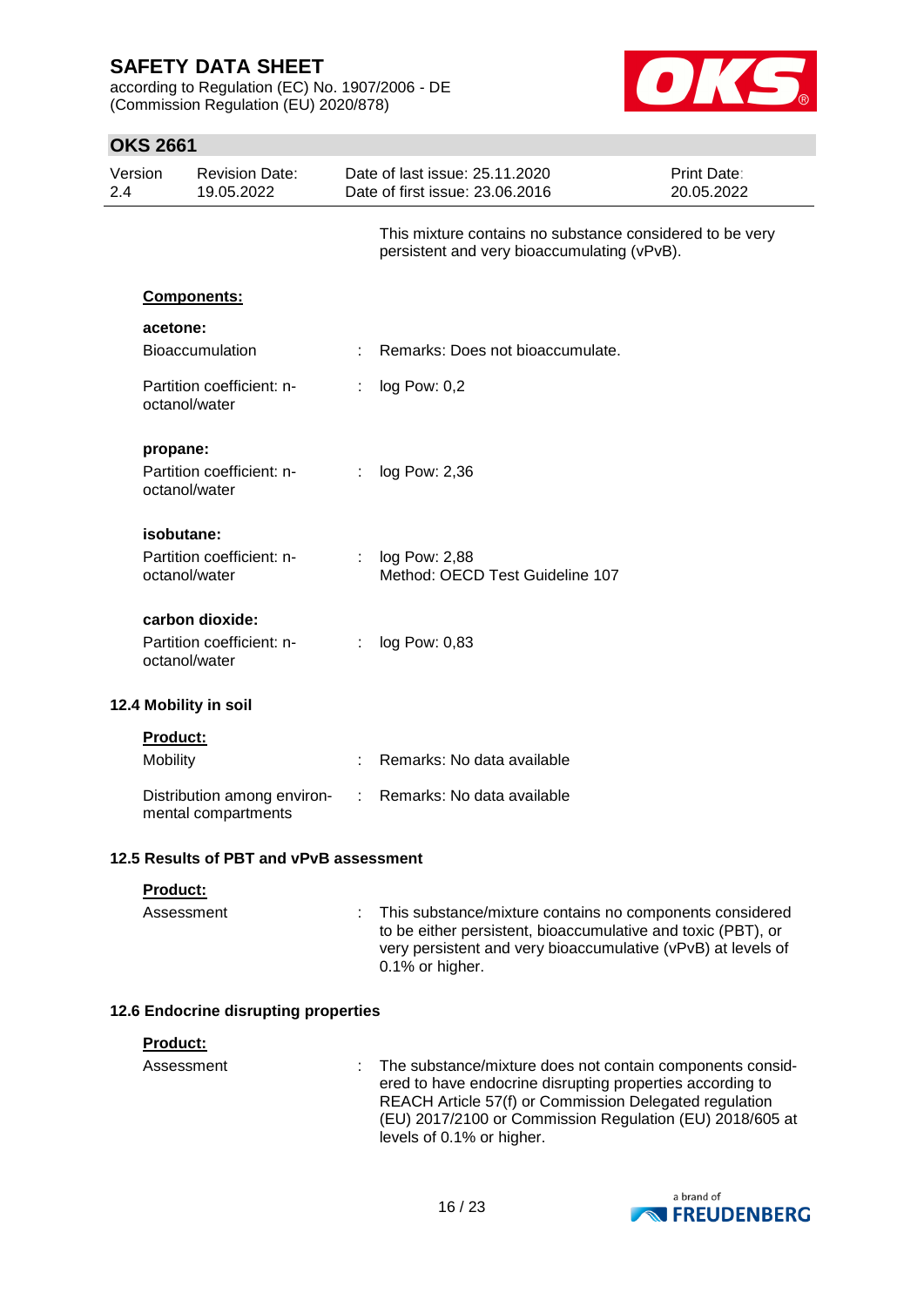according to Regulation (EC) No. 1907/2006 - DE (Commission Regulation (EU) 2020/878)



## **OKS 2661**

| Version | Revision Date: | Date of last issue: 25.11.2020  | <b>Print Date:</b> |
|---------|----------------|---------------------------------|--------------------|
| 2.4     | 19.05.2022     | Date of first issue: 23,06,2016 | 20.05.2022         |

### **12.7 Other adverse effects**

### **Product:**

Additional ecological infor-: Toxic to aquatic life with long lasting effects. mation

#### **Global warming potential**

The Fifth Assessment Report of the United Nations Intergovernmental Panel on Climate Change (IPCC)

#### **Components:**

#### **carbon dioxide:**

20-year global warming potential: 1 100-year global warming potential: 1 Further information: No single lifetime can be given. The impulse response function for CO2 from Joos et al. (2013) has been used. See also Supplementary Material Section 8.SM.11.

### **SECTION 13: Disposal considerations**

### **13.1 Waste treatment methods**

| Product                | : Do not dispose of with domestic refuse.<br>Dispose of as hazardous waste in compliance with local and<br>national regulations.                                                                                      |
|------------------------|-----------------------------------------------------------------------------------------------------------------------------------------------------------------------------------------------------------------------|
|                        | Waste codes should be assigned by the user based on the<br>application for which the product was used.                                                                                                                |
| Contaminated packaging | : Packaging that is not properly emptied must be disposed of as<br>the unused product.<br>Offer empty spray cans to an established disposal company.<br>Pressurized container: Do not pierce or burn, even after use. |
|                        | The following Waste Codes are only suggestions:                                                                                                                                                                       |
| Waste Code             | : unused product, packagings not completely emptied<br>16 05 04*, gases in pressure containers (including halons)<br>containing hazardous substances                                                                  |

### **SECTION 14: Transport information**

### **14.1 UN number or ID number**

| <b>ADN</b> | $\therefore$ UN 1950 |
|------------|----------------------|
| <b>ADR</b> | $\pm$ UN 1950        |
| <b>RID</b> | $\therefore$ UN 1950 |

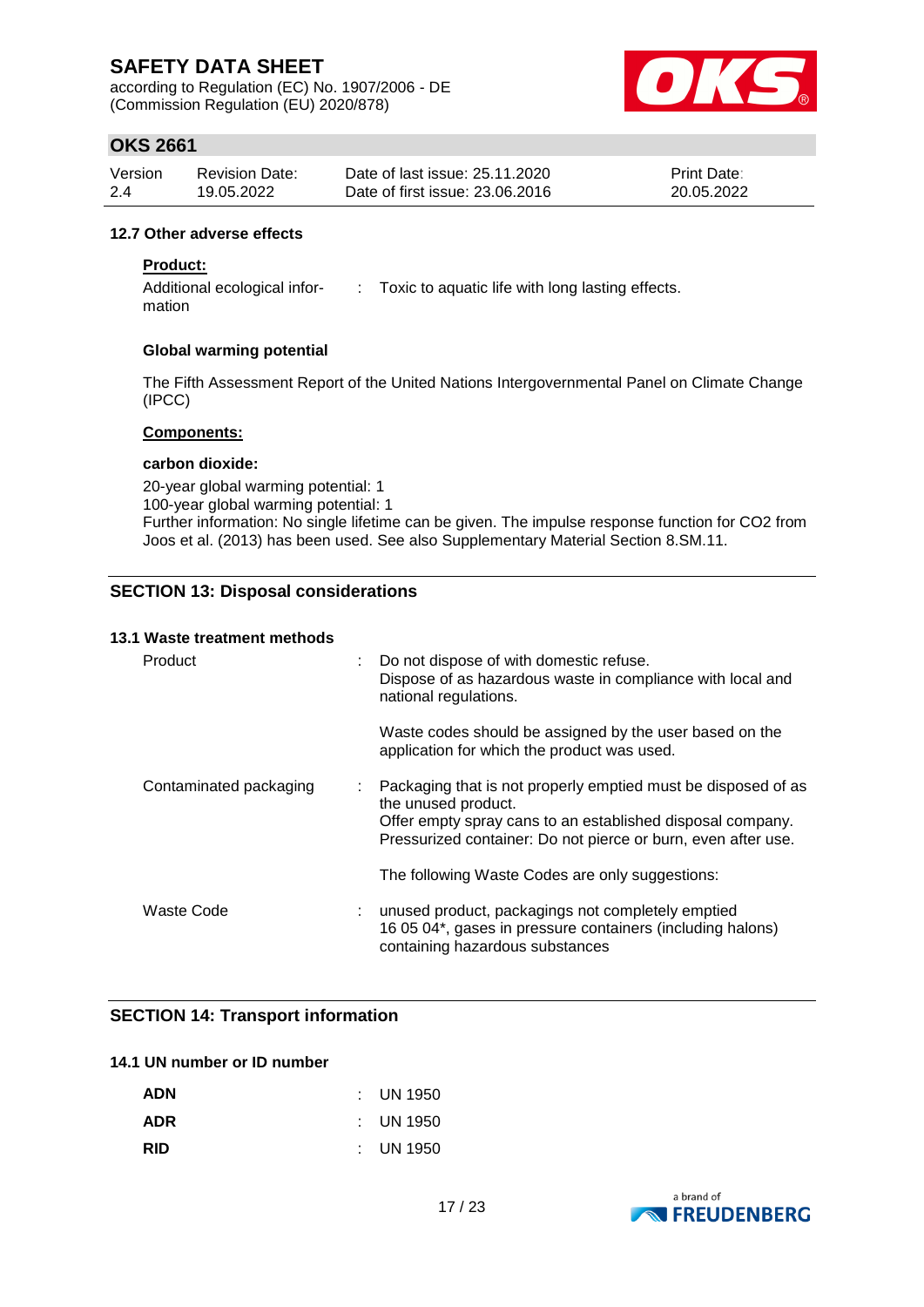according to Regulation (EC) No. 1907/2006 - DE (Commission Regulation (EU) 2020/878)



| Version<br>2.4 |                                   | <b>Revision Date:</b><br>19.05.2022                                                            |   | Date of last issue: 25.11.2020<br>Date of first issue: 23.06.2016 | Print Date:<br>20.05.2022 |
|----------------|-----------------------------------|------------------------------------------------------------------------------------------------|---|-------------------------------------------------------------------|---------------------------|
|                |                                   |                                                                                                |   |                                                                   |                           |
|                | <b>IMDG</b>                       |                                                                                                |   | <b>UN 1950</b>                                                    |                           |
|                | <b>IATA</b>                       |                                                                                                |   | <b>UN 1950</b>                                                    |                           |
|                |                                   | 14.2 UN proper shipping name                                                                   |   |                                                                   |                           |
|                | <b>ADN</b>                        |                                                                                                | ÷ | <b>AEROSOLS</b>                                                   |                           |
|                | <b>ADR</b>                        |                                                                                                |   | <b>AEROSOLS</b>                                                   |                           |
|                | <b>RID</b>                        |                                                                                                |   | <b>AEROSOLS</b>                                                   |                           |
|                | <b>IMDG</b>                       |                                                                                                |   | <b>AEROSOLS</b><br>(naphtha (petroleum), hydrotreated light)      |                           |
|                | <b>IATA</b>                       |                                                                                                |   | Aerosols, flammable                                               |                           |
|                |                                   | 14.3 Transport hazard class(es)                                                                |   |                                                                   |                           |
|                | <b>ADN</b>                        |                                                                                                |   | $\overline{2}$                                                    |                           |
|                | <b>ADR</b>                        |                                                                                                |   | $\overline{2}$                                                    |                           |
|                | <b>RID</b>                        |                                                                                                |   | $\overline{2}$                                                    |                           |
|                | <b>IMDG</b>                       |                                                                                                |   | 2.1                                                               |                           |
|                | <b>IATA</b>                       |                                                                                                |   | 2.1                                                               |                           |
|                |                                   | 14.4 Packing group                                                                             |   |                                                                   |                           |
|                | <b>ADN</b>                        |                                                                                                |   |                                                                   |                           |
|                | Labels                            | Packing group<br><b>Classification Code</b>                                                    |   | Not assigned by regulation<br>5F<br>2.1                           |                           |
|                | <b>ADR</b><br>Labels              | Packing group<br><b>Classification Code</b><br>Tunnel restriction code                         |   | Not assigned by regulation<br>5F<br>2.1<br>(D)                    |                           |
|                | <b>RID</b><br>Labels              | Packing group<br><b>Classification Code</b><br><b>Hazard Identification Number</b>             |   | Not assigned by regulation<br>5F<br>23<br>2.1                     |                           |
|                | <b>IMDG</b><br>Labels<br>EmS Code | Packing group                                                                                  |   | Not assigned by regulation<br>2.1<br>$F-D, S-U$                   |                           |
|                | aircraft)<br>Labels               | <b>IATA (Cargo)</b><br>Packing instruction (cargo<br>Packing instruction (LQ)<br>Packing group |   | 203<br>Y203<br>Not assigned by regulation<br><b>Flammable Gas</b> |                           |
|                |                                   | <b>IATA (Passenger)</b>                                                                        |   |                                                                   |                           |

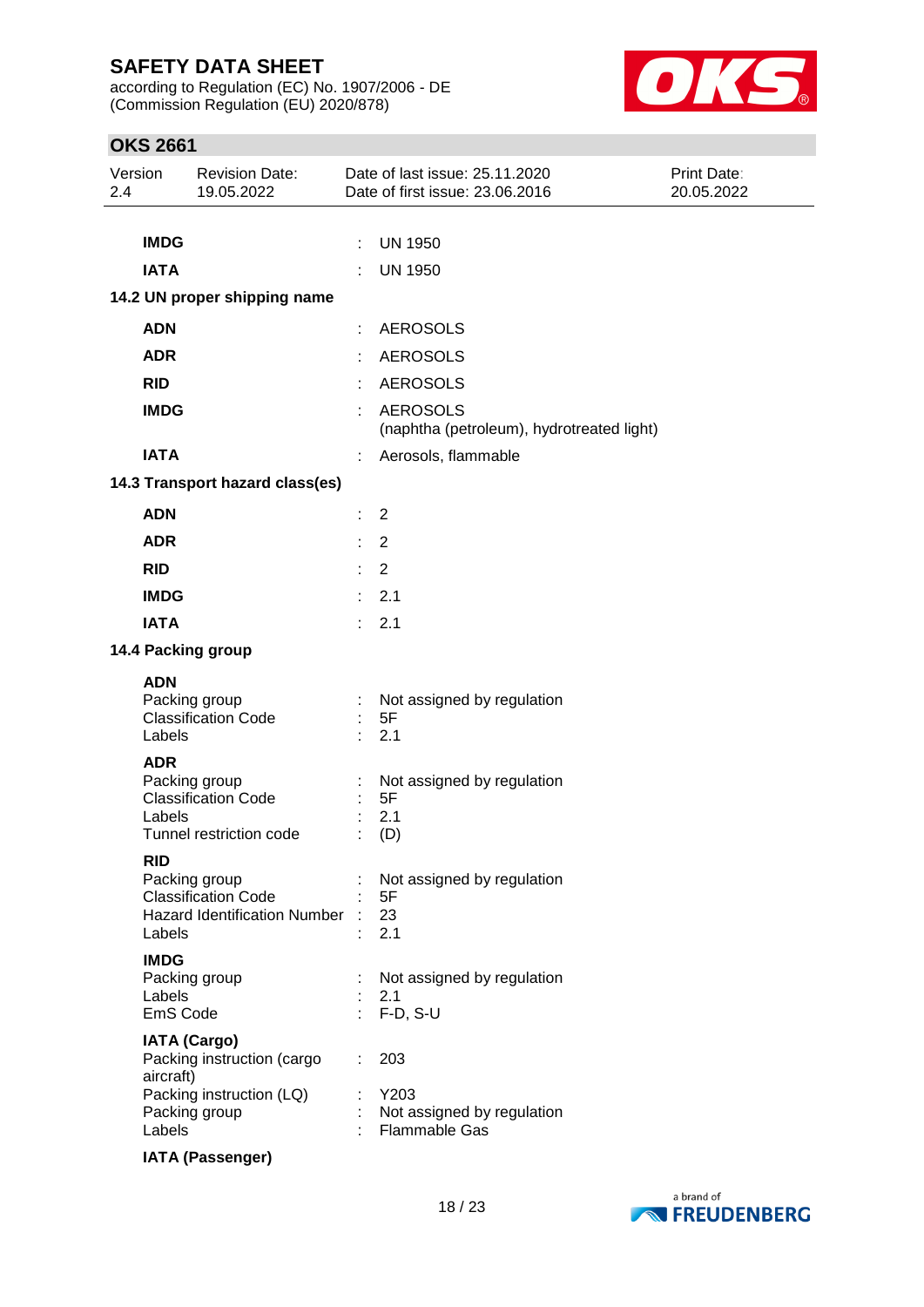according to Regulation (EC) No. 1907/2006 - DE (Commission Regulation (EU) 2020/878)



## **OKS 2661**

| Version<br>$2.4^{\circ}$ | <b>Revision Date:</b><br>19.05.2022                                       |          | Date of last issue: 25.11.2020<br>Date of first issue: 23.06.2016 | <b>Print Date:</b><br>20.05.2022 |
|--------------------------|---------------------------------------------------------------------------|----------|-------------------------------------------------------------------|----------------------------------|
| ger aircraft)<br>Labels  | Packing instruction (passen-<br>Packing instruction (LQ)<br>Packing group | ÷.<br>t. | 203<br>Y203<br>Not assigned by regulation<br><b>Flammable Gas</b> |                                  |
|                          | <b>14.5 Environmental hazards</b>                                         |          |                                                                   |                                  |
| <b>ADN</b>               | Environmentally hazardous                                                 |          | : yes                                                             |                                  |
| <b>ADR</b>               | Environmentally hazardous                                                 | ÷.       | yes                                                               |                                  |
| <b>RID</b>               | Environmentally hazardous                                                 |          | $:$ yes                                                           |                                  |
| <b>IMDG</b>              | Marine pollutant                                                          |          | yes                                                               |                                  |

#### **14.6 Special precautions for user**

The transport classification(s) provided herein are for informational purposes only, and solely based upon the properties of the unpackaged material as it is described within this Safety Data Sheet. Transportation classifications may vary by mode of transportation, package sizes, and variations in regional or country regulations.

### **14.7 Maritime transport in bulk according to IMO instruments**

Remarks : Not applicable for product as supplied.

### **SECTION 15: Regulatory information**

### **15.1 Safety, health and environmental regulations/legislation specific for the substance or mixture**

| REACH - Restrictions on the manufacture, placing on<br>the market and use of certain dangerous substances,<br>mixtures and articles (Annex XVII) |             | $:$ Not applicable                                                                                                             |
|--------------------------------------------------------------------------------------------------------------------------------------------------|-------------|--------------------------------------------------------------------------------------------------------------------------------|
| REACH - Candidate List of Substances of Very High<br>Concern for Authorisation (Article 59).<br>(EU SVHC)                                        | ÷.          | This product does not contain sub-<br>stances of very high concern (Regu-<br>lation (EC) No 1907/2006 (REACH),<br>Article 57). |
| REACH - List of substances subject to authorisation<br>(Annex XIV)<br>(EU. REACH-Annex XIV)                                                      |             | : Not applicable                                                                                                               |
| Regulation (EC) No 1005/2009 on substances that de-<br>plete the ozone layer<br>(EC 1005/2009)                                                   | $\sim 10^7$ | Not applicable                                                                                                                 |
| Regulation (EU) 2019/1021 on persistent organic pollu-<br>tants (recast)<br>(EU POP)                                                             |             | $:$ Not applicable                                                                                                             |
| Regulation (EC) No 649/2012 of the European Parlia-                                                                                              | ÷.          | Not applicable                                                                                                                 |
|                                                                                                                                                  |             | a brand of                                                                                                                     |

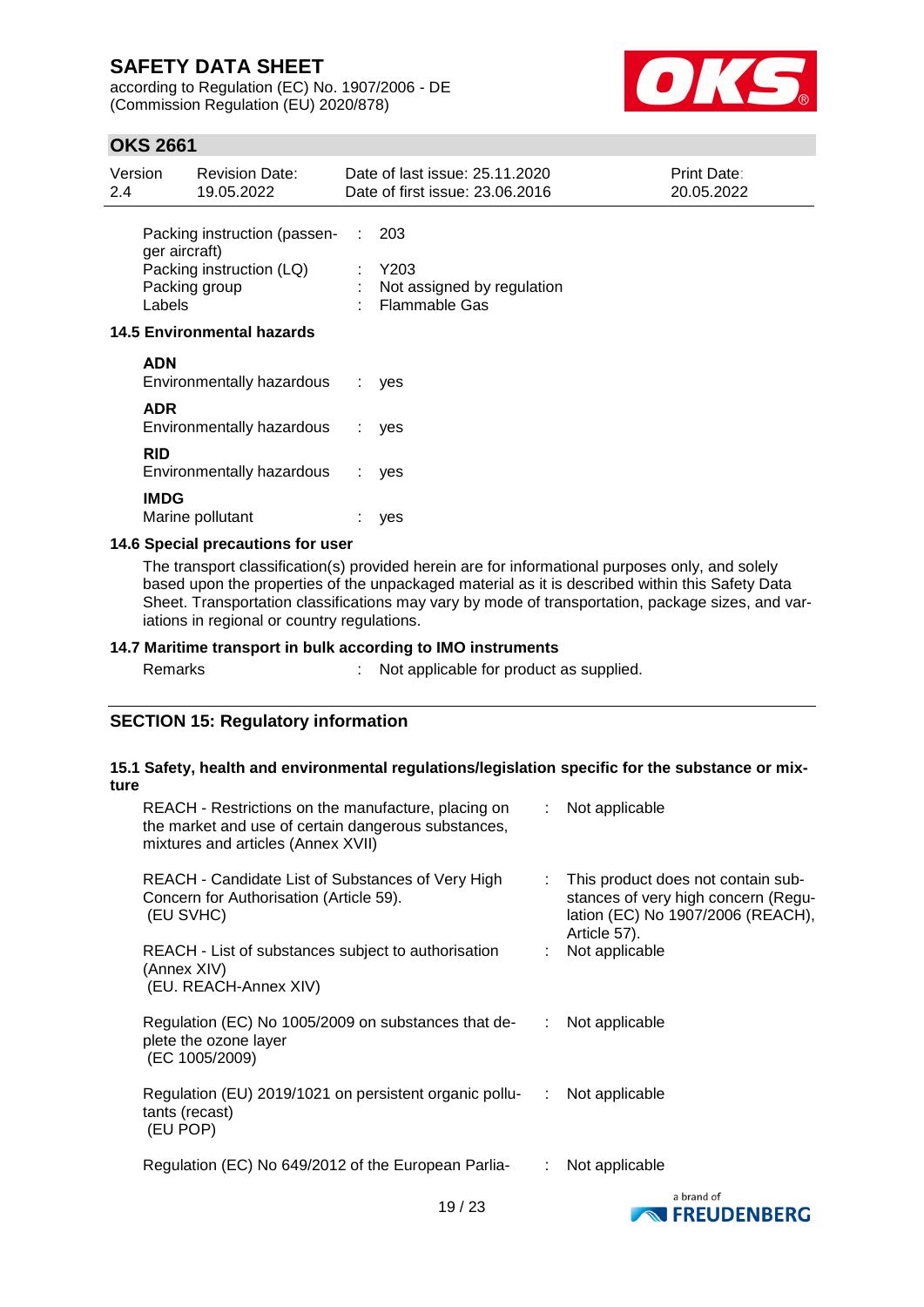according to Regulation (EC) No. 1907/2006 - DE (Commission Regulation (EU) 2020/878)



| Version<br>2.4 | <b>Revision Date:</b><br>19.05.2022                                                                                                                                                                                                                                                                                                                                                                                                        |   | Date of last issue: 25.11.2020<br>Date of first issue: 23.06.2016                                                                                                                                                 |                  | <b>Print Date:</b><br>20.05.2022                                            |
|----------------|--------------------------------------------------------------------------------------------------------------------------------------------------------------------------------------------------------------------------------------------------------------------------------------------------------------------------------------------------------------------------------------------------------------------------------------------|---|-------------------------------------------------------------------------------------------------------------------------------------------------------------------------------------------------------------------|------------------|-----------------------------------------------------------------------------|
|                | ment and the Council concerning the export and import<br>of dangerous chemicals<br>(EU PIC)                                                                                                                                                                                                                                                                                                                                                |   |                                                                                                                                                                                                                   |                  |                                                                             |
|                | Regulation (EU) 2019/1148 on the marketing and use of : Listed<br>explosives precursors                                                                                                                                                                                                                                                                                                                                                    |   |                                                                                                                                                                                                                   |                  |                                                                             |
| precur-        | This product is regulated by Regulation (EU) 2019/1148:<br>all suspicious transactions, and significant disappear-<br>ances and thefts should be reported to the relevant na-<br>tional contact point. Please see<br>https://ec.europa.eu/home-affairs/sites/ homeaf-<br>fairs/files/what-we-do/policies/crisis-and-<br>terrorism/explosives/explosives-<br>sors/docs/list_of_competent_authorities_and_national_c<br>ontact_points_en.pdf |   |                                                                                                                                                                                                                   |                  | acetone (ANNEX II)                                                          |
|                |                                                                                                                                                                                                                                                                                                                                                                                                                                            |   |                                                                                                                                                                                                                   | : P5c            |                                                                             |
|                |                                                                                                                                                                                                                                                                                                                                                                                                                                            |   |                                                                                                                                                                                                                   | P <sub>2</sub>   |                                                                             |
| stances.       | Seveso III: Directive 2012/18/EU of the European<br>Parliament and of the Council on the control of<br>major-accident hazards involving dangerous sub-                                                                                                                                                                                                                                                                                     |   |                                                                                                                                                                                                                   | P <sub>3</sub> a | <b>FLAMMABLE AEROSOLS</b>                                                   |
|                |                                                                                                                                                                                                                                                                                                                                                                                                                                            |   |                                                                                                                                                                                                                   | E <sub>2</sub>   | ENVIRONMENTAL HAZARDS                                                       |
|                |                                                                                                                                                                                                                                                                                                                                                                                                                                            |   |                                                                                                                                                                                                                   | 18               | Liquefied extremely flammable<br>gases (including LPG) and natu-<br>ral gas |
| ny)            | Water hazard class (Germa-                                                                                                                                                                                                                                                                                                                                                                                                                 | ÷ | WGK 2 obviously hazardous to water                                                                                                                                                                                |                  | Classification according to AwSV, Annex 1 (5.2)                             |
|                | TA Luft List (Germany)                                                                                                                                                                                                                                                                                                                                                                                                                     |   | Total dust:<br>Not applicable<br>Inorganic substances in powdered form:<br>Not applicable<br>Not applicable<br>Organic Substances:<br>others: 78,65 %<br>Carcinogenic substances:<br>Not applicable<br>Mutagenic: |                  | Inorganic substances in vapour or gaseous form:                             |
|                |                                                                                                                                                                                                                                                                                                                                                                                                                                            |   | Not applicable<br>Toxic to reproduction:                                                                                                                                                                          |                  |                                                                             |

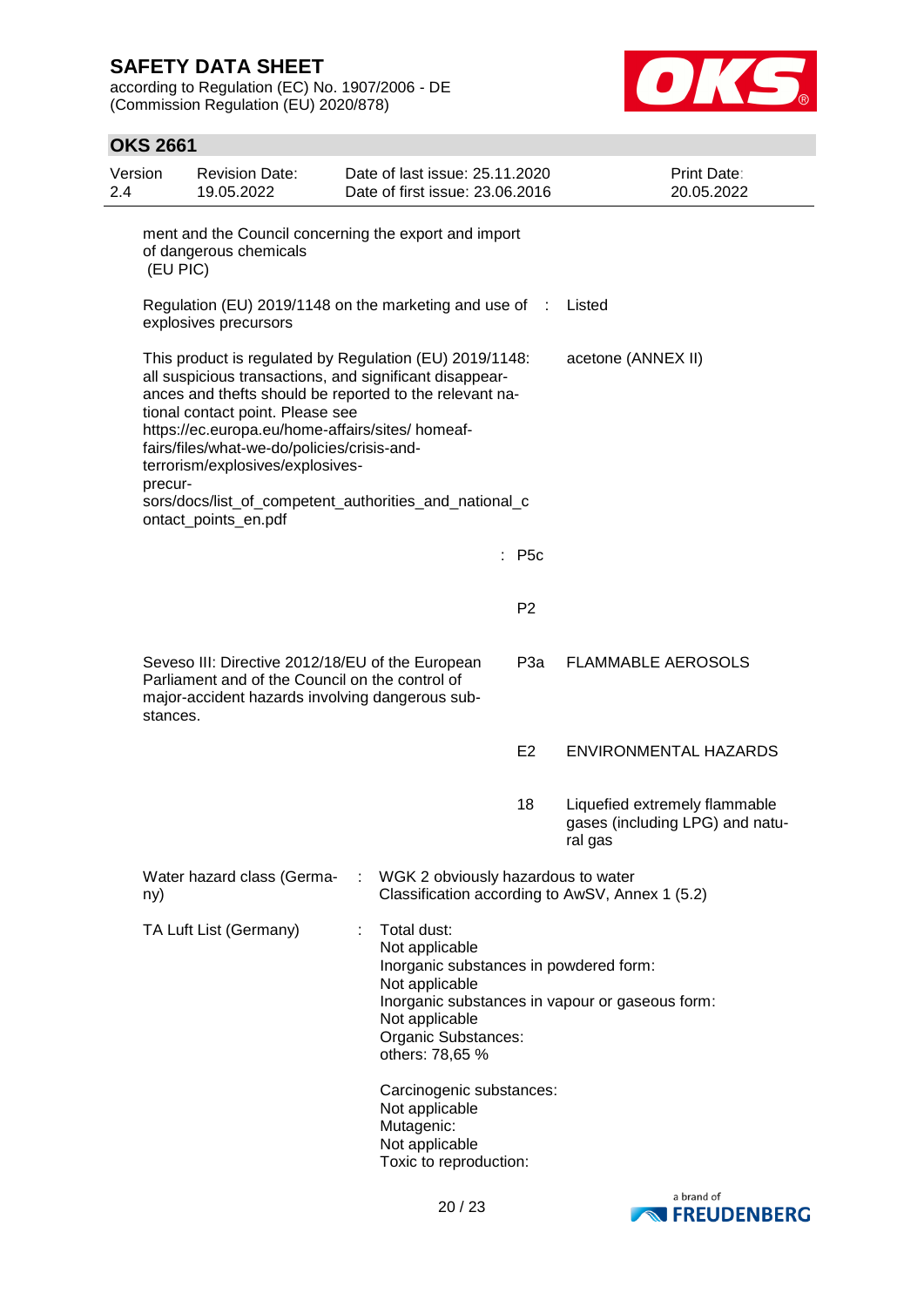according to Regulation (EC) No. 1907/2006 - DE (Commission Regulation (EU) 2020/878)



## **OKS 2661**

| Version<br>2.4             | <b>Revision Date:</b><br>19.05.2022         |   | Date of last issue: 25.11.2020<br>Date of first issue: 23.06.2016                                                                                                      | <b>Print Date:</b><br>20.05.2022 |
|----------------------------|---------------------------------------------|---|------------------------------------------------------------------------------------------------------------------------------------------------------------------------|----------------------------------|
| Volatile organic compounds |                                             |   | Not applicable                                                                                                                                                         |                                  |
|                            |                                             |   | Directive 2010/75/EU of 24 November 2010 on industrial<br>emissions (integrated pollution prevention and control)<br>Volatile organic compounds (VOC) content: 96,63 % |                                  |
|                            | Regulation (EC) No.<br>648/2004, as amended | ÷ | Ingredients<br>30 % and more: Aliphatic hydrocarbons                                                                                                                   |                                  |

### **Other regulations:**

Take note of Directive 94/33/EC on the protection of young people at work or stricter national regulations, where applicable.

#### **15.2 Chemical safety assessment**

This information is not available.

### **SECTION 16: Other information**

|  | <b>Full text of H-Statements</b> |  |
|--|----------------------------------|--|
|--|----------------------------------|--|

| EUH066<br>H <sub>220</sub><br>H <sub>225</sub><br>H <sub>280</sub><br>H <sub>304</sub><br>H <sub>3</sub> 15<br>H319<br>H336<br>H411 | Repeated exposure may cause skin dryness or cracking.<br>Extremely flammable gas.<br>Highly flammable liquid and vapour.<br>: Contains gas under pressure; may explode if heated.<br>May be fatal if swallowed and enters airways.<br>Causes skin irritation.<br>Causes serious eye irritation.<br>May cause drowsiness or dizziness. |
|-------------------------------------------------------------------------------------------------------------------------------------|---------------------------------------------------------------------------------------------------------------------------------------------------------------------------------------------------------------------------------------------------------------------------------------------------------------------------------------|
| EUH066                                                                                                                              | Toxic to aquatic life with long lasting effects.<br>Repeated exposure may cause skin dryness or cracking.                                                                                                                                                                                                                             |

### **Full text of other abbreviations**

| Note C               | Some organic substances may be marketed either in a specif-<br>ic isomeric form or as a mixture of several isomers. In this<br>case the supplier must state on the label whether the sub-<br>stance is a specific isomer or a mixture of isomers.                                                                                                                                                                                                                                                                                                        |
|----------------------|----------------------------------------------------------------------------------------------------------------------------------------------------------------------------------------------------------------------------------------------------------------------------------------------------------------------------------------------------------------------------------------------------------------------------------------------------------------------------------------------------------------------------------------------------------|
| Note $U$ (table 3.1) | When put on the market gases have to be classified as "Gas-<br>es under pressure", in one of the groups compressed gas,<br>liquefied gas, refrigerated liquefied gas or dissolved gas. The<br>group depends on the physical state in which the gas is pack-<br>aged and therefore has to be assigned case by case. The<br>following codes are assigned: Press. Gas (Comp.) Press. Gas<br>(Liq.) Press. Gas (Ref. Liq.) Press. Gas (Diss.) Aerosols shall<br>not be classified as gases under pressure (See Annex I, Part<br>2, Section 2.3.2.1, Note 2). |

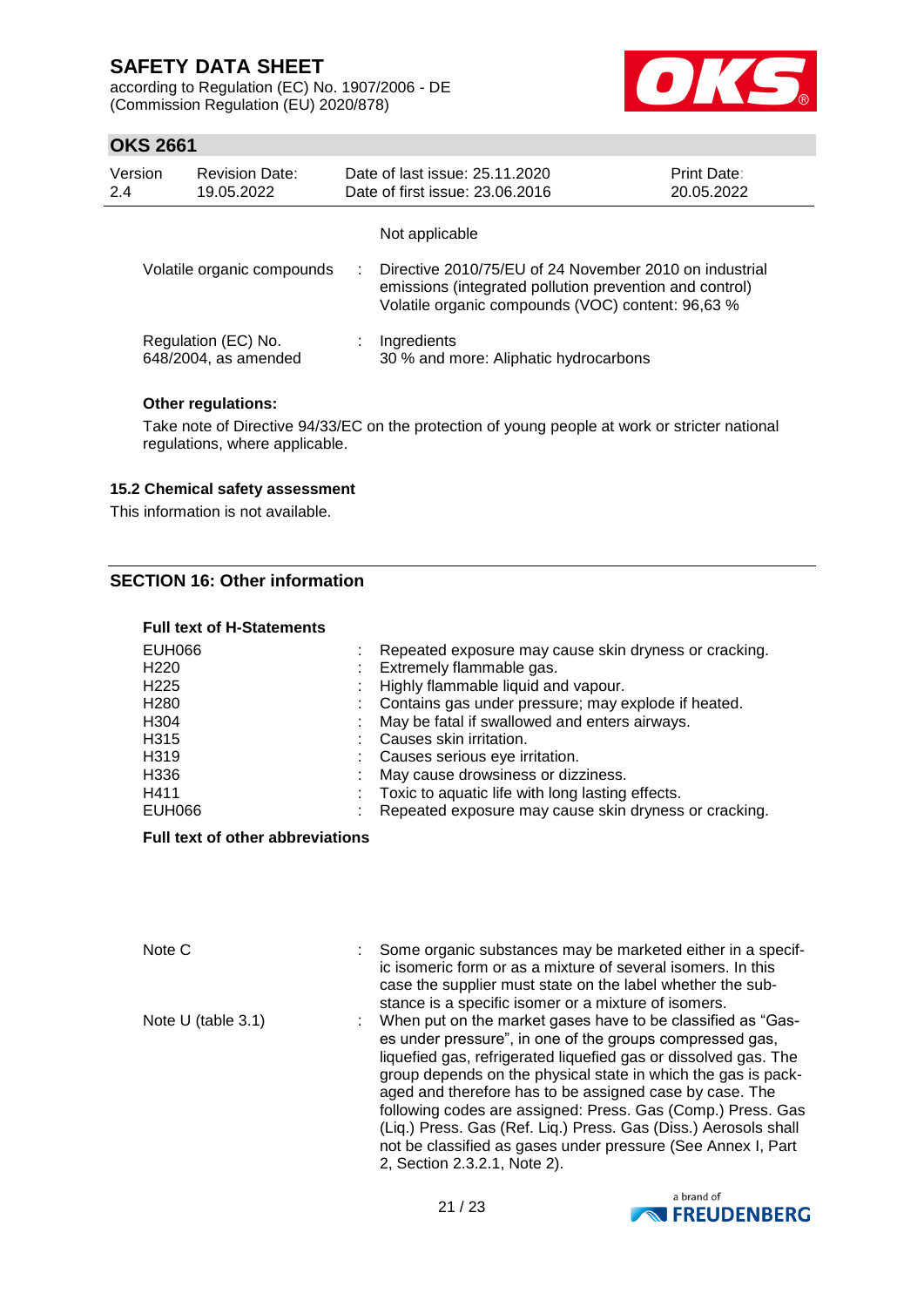according to Regulation (EC) No. 1907/2006 - DE (Commission Regulation (EU) 2020/878)



## **OKS 2661**

| Version<br>2.4  | <b>Revision Date:</b><br>19.05.2022 | Date of last issue: 25.11.2020<br>Date of first issue: 23.06.2016                                                     | Print Date:<br>20.05.2022 |
|-----------------|-------------------------------------|-----------------------------------------------------------------------------------------------------------------------|---------------------------|
| 2000/39/EC      |                                     | Europe. Commission Directive 2000/39/EC establishing a first<br>list of indicative occupational exposure limit values |                           |
| 2006/15/EC      |                                     | : Europe. Indicative occupational exposure limit values                                                               |                           |
|                 | DE TRGS 900                         | Germany. TRGS 900 - Occupational exposure limit values.                                                               |                           |
| <b>TRGS 903</b> |                                     | TRGS 903 - Biological limit values                                                                                    |                           |
|                 | 2000/39/EC / TWA                    | : Limit Value - eight hours                                                                                           |                           |
|                 | 2006/15/EC / TWA                    | Limit Value - eight hours                                                                                             |                           |
|                 | DE TRGS 900 / AGW                   | : Time Weighted Average                                                                                               |                           |

ADN - European Agreement concerning the International Carriage of Dangerous Goods by Inland Waterways; ADR - Agreement concerning the International Carriage of Dangerous Goods by Road; AIIC - Australian Inventory of Industrial Chemicals; ASTM - American Society for the Testing of Materials; bw - Body weight; CLP - Classification Labelling Packaging Regulation; Regulation (EC) No 1272/2008; CMR - Carcinogen, Mutagen or Reproductive Toxicant; DIN - Standard of the German Institute for Standardisation; DSL - Domestic Substances List (Canada); ECHA - European Chemicals Agency; EC-Number - European Community number; ECx - Concentration associated with x% response; ELx - Loading rate associated with x% response; EmS - Emergency Schedule; ENCS - Existing and New Chemical Substances (Japan); ErCx - Concentration associated with x% growth rate response; GHS - Globally Harmonized System; GLP - Good Laboratory Practice; IARC - International Agency for Research on Cancer; IATA - International Air Transport Association; IBC - International Code for the Construction and Equipment of Ships carrying Dangerous Chemicals in Bulk; IC50 - Half maximal inhibitory concentration; ICAO - International Civil Aviation Organization; IECSC - Inventory of Existing Chemical Substances in China; IMDG - International Maritime Dangerous Goods; IMO - International Maritime Organization; ISHL - Industrial Safety and Health Law (Japan); ISO - International Organisation for Standardization; KECI - Korea Existing Chemicals Inventory; LC50 - Lethal Concentration to 50 % of a test population; LD50 - Lethal Dose to 50% of a test population (Median Lethal Dose); MARPOL - International Convention for the Prevention of Pollution from Ships; n.o.s. - Not Otherwise Specified; NO(A)EC - No Observed (Adverse) Effect Concentration; NO(A)EL - No Observed (Adverse) Effect Level; NOELR - No Observable Effect Loading Rate; NZIoC - New Zealand Inventory of Chemicals; OECD - Organization for Economic Co-operation and Development; OPPTS - Office of Chemical Safety and Pollution Prevention; PBT - Persistent, Bioaccumulative and Toxic substance; PICCS - Philippines Inventory of Chemicals and Chemical Substances; (Q)SAR - (Quantitative) Structure Activity Relationship; REACH - Regulation (EC) No 1907/2006 of the European Parliament and of the Council concerning the Registration, Evaluation, Authorisation and Restriction of Chemicals; RID - Regulations concerning the International Carriage of Dangerous Goods by Rail; SADT - Self-Accelerating Decomposition Temperature; SDS - Safety Data Sheet; SVHC - Substance of Very High Concern; TCSI - Taiwan Chemical Substance Inventory; TECI - Thailand Existing Chemicals Inventory; TRGS - Technical Rule for Hazardous Substances; TSCA - Toxic Substances Control Act (United States); UN - United Nations; vPvB - Very Persistent and Very Bioaccumulative

### **Further information**

| Classification of the mixture: |                                   |
|--------------------------------|-----------------------------------|
| Aerosol 1                      | H <sub>222</sub> H <sub>229</sub> |

|                   |                   | <b>Pacea on product data or accepting in</b> |
|-------------------|-------------------|----------------------------------------------|
| Skin Irrit. 2     | H <sub>315</sub>  | Calculation method                           |
| Eye Irrit. 2      | H <sub>3</sub> 19 | Calculation method                           |
| STOT SE 3         | H336              | Calculation method                           |
| Asp. Tox. 1       | H <sub>304</sub>  | Based on product data or assessment          |
| Aquatic Chronic 2 | H411              | Calculation method                           |

**Classification of the mixture: Classification procedure:**

| Based on product data or assessment |
|-------------------------------------|
| Calculation method                  |
| Calculation method                  |
| Calculation method                  |
| Based on product data or assessment |
| Calculation method                  |